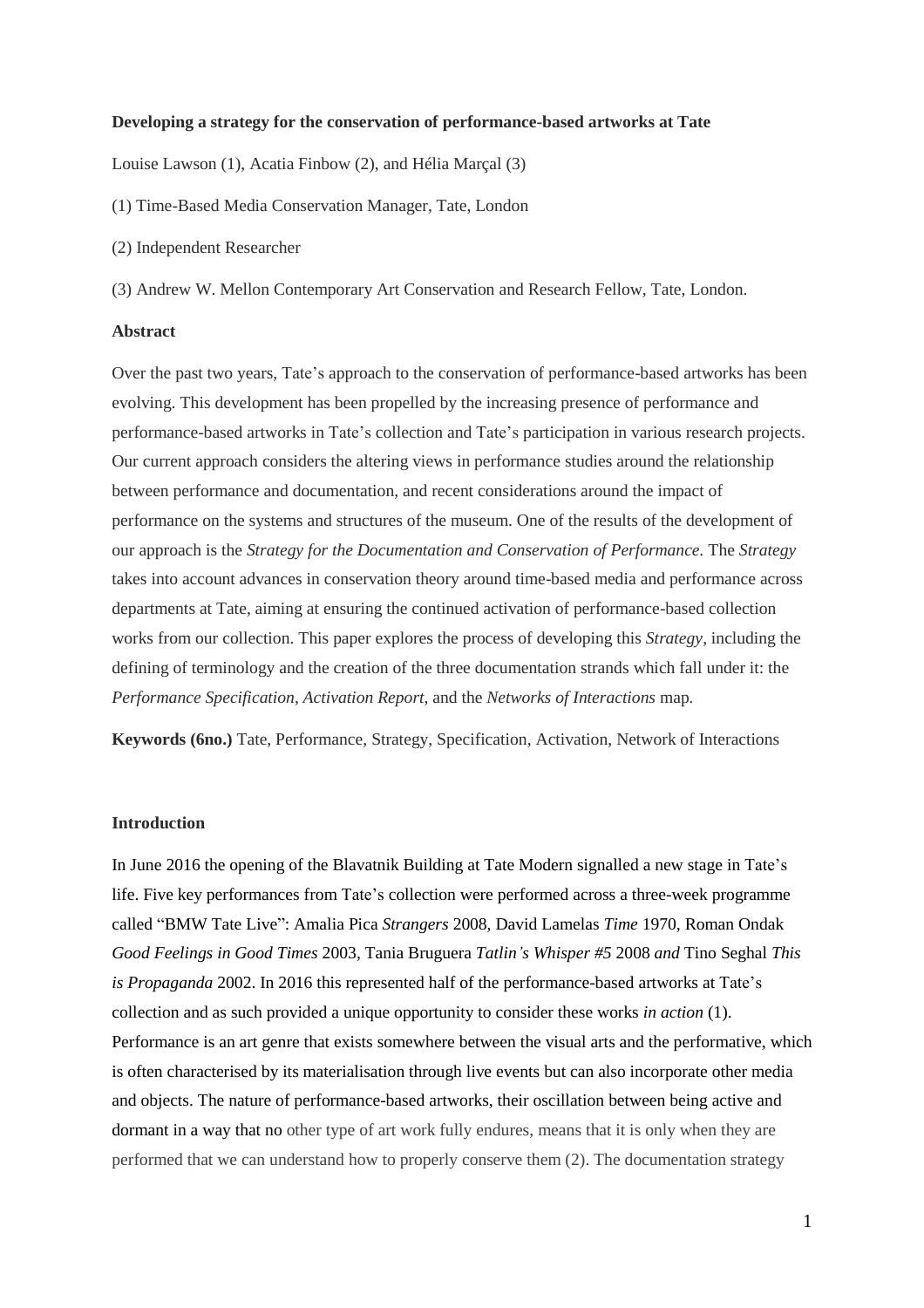used at the time of 'BMW Tate Live' did not account for the artworks variability. Some of these five artworks, on the other hand, lacked documentation produced after the moment of their acquisition, and in the case of Tino Sehgal's work eschewed it entirely. The 'BMW Tate Live' programme thus provided the ideal platform to reassess Tate's conservation processes around performance-based art. Although we were not aware where the process would lead us, we knew what we wanted Tate's approach to the conservation of performance art to be: it was necessary that the process be flexible, adaptable, and – ultimately – useable, to allow the full range of stakeholders within the institution invested in the work to find, use, or retain the relevant information. However, as Tate is also a lending institution any documentation also had to be accessible and understandable to those outside of the museum. As such, our strategy for the preservation of performance had to provide vital production information for the activation of the work outside of Tate's spaces and allow other institutions to, potentially, record the activation of the performance work as it was realized in their own institutional spaces. This would allow a gradual, but substantial, build-up of documents around the performance artwork which would accrue over time and allow the institution to trace the changes over its 'life' (3).

 Since 2016, building on knowledge gained regarding these five artworks, and drawing on previous research in the field, the time-based media conservation team have reflected on and reviewed all existing documentation relating to performance artworks. This led to the development of a *Strategy for the Documentation and Conservation of Performance* (2018). This strategy included agreeing and defining terminology, the development of a *Performance Specification*, a blank template that can be used to capture written information about a performance-based artworks, the development of an *Activation Report*, a similar template intended to capture a work in action, and the creation of maps which capture the *Networks of Interactions* relating to each performance. The paper will explore in detail these tools, considering how and why they were designed and developed, looking at the foundations and motivations that shaped these documents and the implications for the conservation of performance art in the Museum.

# **Conserving performance art**

Since museums started to collect performance art the conservation of this genre became of utmost importance for institutions, the art market, and scholarly practice alike. While the *Strategy for the Documentation and Conservation of Performance* does not deal solely with what could be termed 'Performance Art', an arguably highly period-specific term, this genre provides an important starting point for situating the idea of 'performance'(4). The art historian and theorist Jonah Westerman suggests that performance is 'notoriously difficult to wrangle as a category' within the visual arts context (5), while art historian Amelia Jones (6) defines the performative as something that can be 'loosely understood (…) as the reiterative enactment across time of meaning (…) through embodied gestures, language, and/or other modes of signification'. By activating time through movement and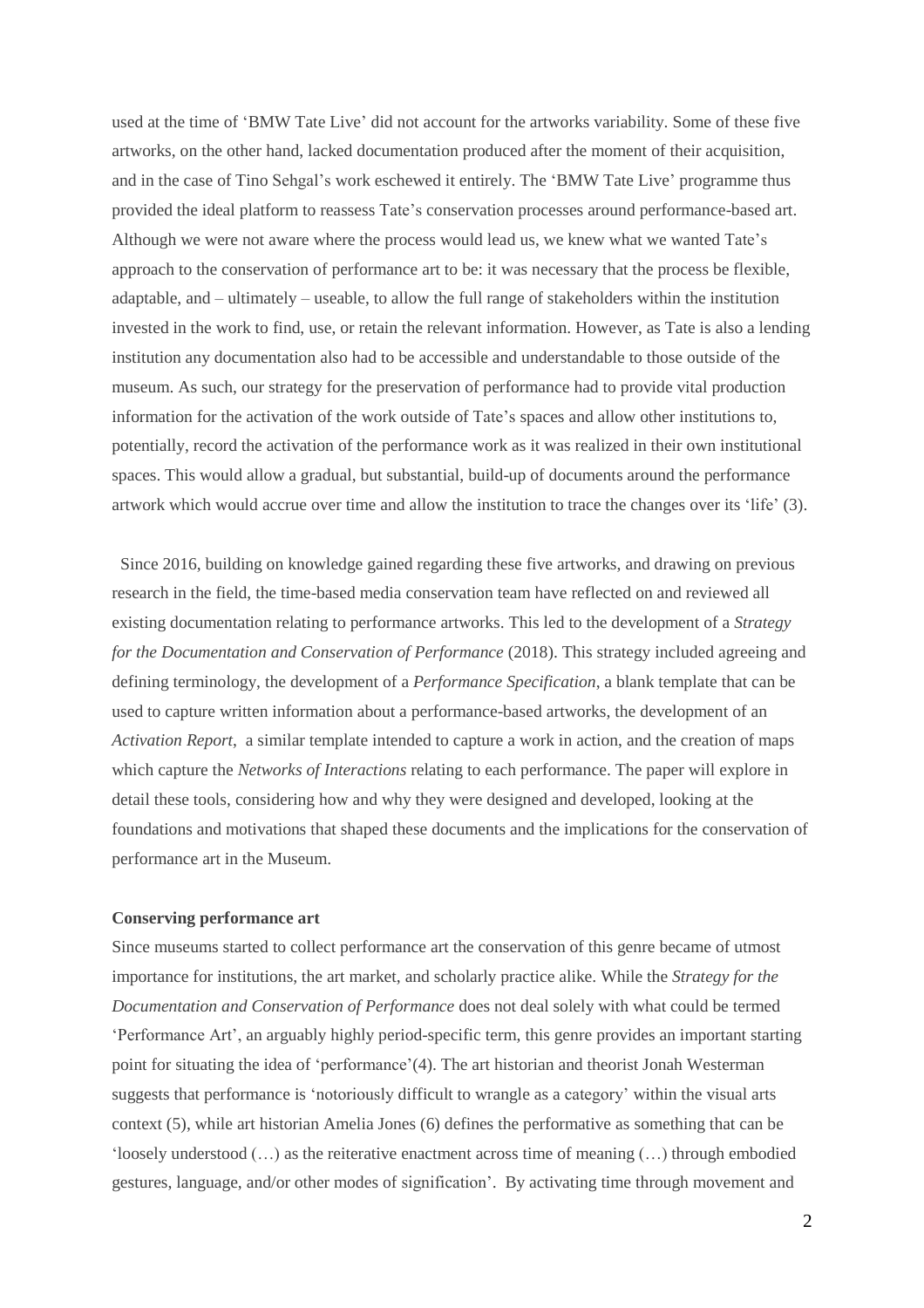action, by operating bodies as art materials and, in turn, reconfiguring expectations about the use and value of bodily experience, performance art can be considered one of the most volatile, precarious, and (de)materialised art genres. The ephemerality that has characterised this artistic medium is the ultimate challenge to any ambition to immortalise and collect such works: according to Performance Studies theorist Peggy Phelan, performance artworks cannot be reproduced or fully represented, as they disappear after their materialisation (7). However, approaches stemming largely from Philip Auslander's attitude to documentation (8) have begun to question how far this is the case, and whether performances might exist beyond the singular live moment; documentation may, in fact, be pivotal to the continued existence and future activation – in a multitude of forms - of performancebased artworks. (9)

 The conservation of performance art as well as the interrelated genre of Live Art and broader medium of performance itself (10) is quite a recent field of studies within conservation, with few dedicated studies being developed about the theme in either academic or museum contexts (11). Most of the efforts in this direction are either developed in individual projects or stem from the experience of museums collecting performance artworks (12). One of the first steps in the field was undertaken in 2003 when 'The Variable Media Network' proposed Robert Morris' *Site*, a performance artwork created in 1964, as an example of a performed behaviour (13). 'The Variable Media Network' (VMN, a project funded by the Daniel Langlois Foundation for Art, Science, and Technology) proposes four types of behaviours within contemporary art: contained, installed, interactive, and performed (14). The last two behaviours are particularly crucial for the conservation of performance-based art. According to the authors, performed works are processual artistic manifestations: works where the process is as important as the end result. In this scenario, Robert Morris' *Site* (1964) is considered a performed work along with Meg Webster's *Stick Spiral* (1986), which is traditionally considered an installation. Interactive behaviours, on the other hand, imply the visitors' direct or indirect interaction with the work's materials, and researchers from VMN use computer-driven installations as an example.

 There are other types of performance artworks that express an interactive behaviour such as Yoko Ono's *Cut Piece* (1965) or Marina Abramović's *Rhythm 0* (1974). In these, visitors are asked to cut Ono's clothes and to interact with Abramović's naked body, and, as such, these can be considered interactive works in accordance with VMN's definition. Several strategies to preserve variable media works were also presented by Alain Depocas and his team, and included storage, migration, emulation, and reinterpretation (15). Such strategies may be viewed as radical but necessary ruptures with traditional techniques. In the case of performance art, the ways these strategies for preservation are to be applied are still nuanced, as actions cannot be stored, migrated or emulated. The perspective of the 'Variable Media Network' resonates with Jonah Westerman's assertion that '[p]erformance, then, is not some definable object (or anti-object), some discreet entity that fits or cannot fit within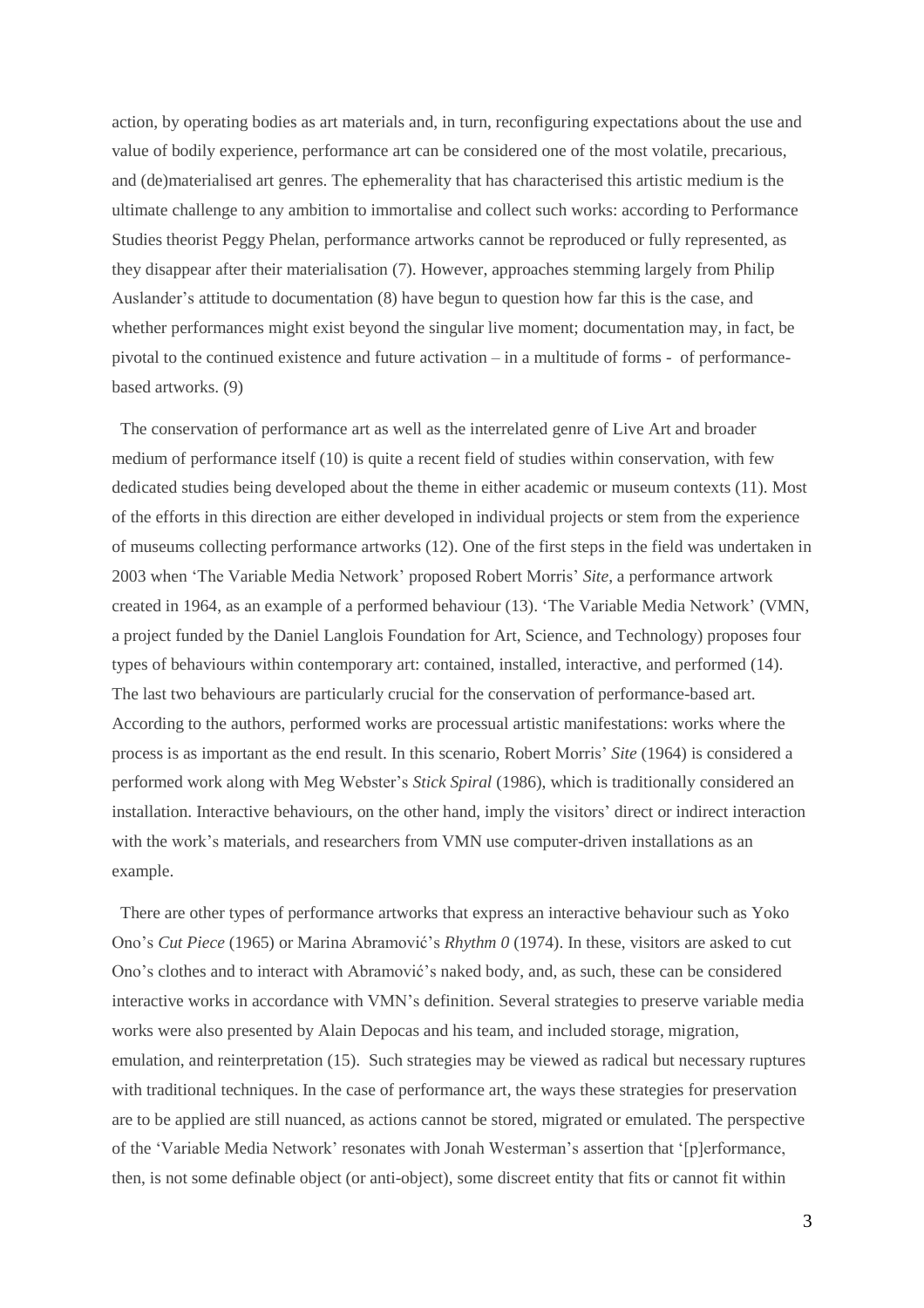art's institutions or canons, but an entire network of provocations and fundamental questions about what art is for' (16). This strongly suggests that any performance documentation strategy adopted by the institution needs to reflect the expansive nature of performance and the wide range of works that might be subject to its processes. As will be seen shortly, Tate's strategy has sought to embrace this broad definition of 'performance'.

 Over the past twenty years with the rising complexity in the relationship between the museum and the artwork Tate has led the discussions, debates, and new practices emerging around the collection, curation, and conservation of time- and performance-based works of art. From 2003, Tate was involved in the long-term, multi-institution research project 'Matters in Media Art', as a collaborator with the New Art Trust, alongside the Museum of Modern Art (MoMA) and the San Francisco Museum of Modern Art (SFMoMA) (17). In April 2012, the research network 'Collecting the Performative' launched, signalling a focus by the institutions involved from the United Kingdom and Netherlands on the specific issues around the entry of performance-based artworks into museum collections (18). That was a pioneering effort into understanding how to collect and conserve performance art and performance-based art in the museum (19). A key output from this project was *The Live List*, which details the questions that should be asked every time an institution is thinking about acquiring a performance artwork. An interdisciplinary team is asked to 'agree and understand the basic parameters of the work', including the primary parameters (duration and space, among others), its variability and the amount and nature of the versions an artwork might have, the artworks biography, its context of reference, factors of dependence, and the main challenges facing its activation. (20) The November 2015 conference 'Media in Transition', hosted by Tate and coorganised with the Getty Conservation Institute and the Getty Research Institute, also drew on issues of how cultural institutions approached the 'lives' of complex, time-based works in their collections or in their care (21). The recent AHRC-funded research project at Tate 'Performance at Tate: Collecting, Archiving and Sharing Performance and the Performative' (2014 – 2016) provided an indepth consideration of the history of performance-based and performance-related artworks at Tate (22), which relied primarily on the existence of documentation around historical performance artworks.

 Cumulatively, the results of these projects shed light on the difficulties inherent to the process of collecting and conserving performance artworks. In *Collecting Performance-Based Art: New Challenges and Shifting Perspectives*, for example, Pip Laurenson, Head of Collection Care Research at Tate, and Vivian van Saaze, Director of Maastricht Centre for Arts and Culture, Conservation and Heritage and Assistant Professor at Maastricht University, refer to three main problems that obstruct performance art's incorporation: (1) performance art is traditionally connected to the original event, and the presence of the performer, (2) the museum is usually bounded to material-oriented theories and practices, and (3) these artworks demand a network that is very hard to maintain (23). For these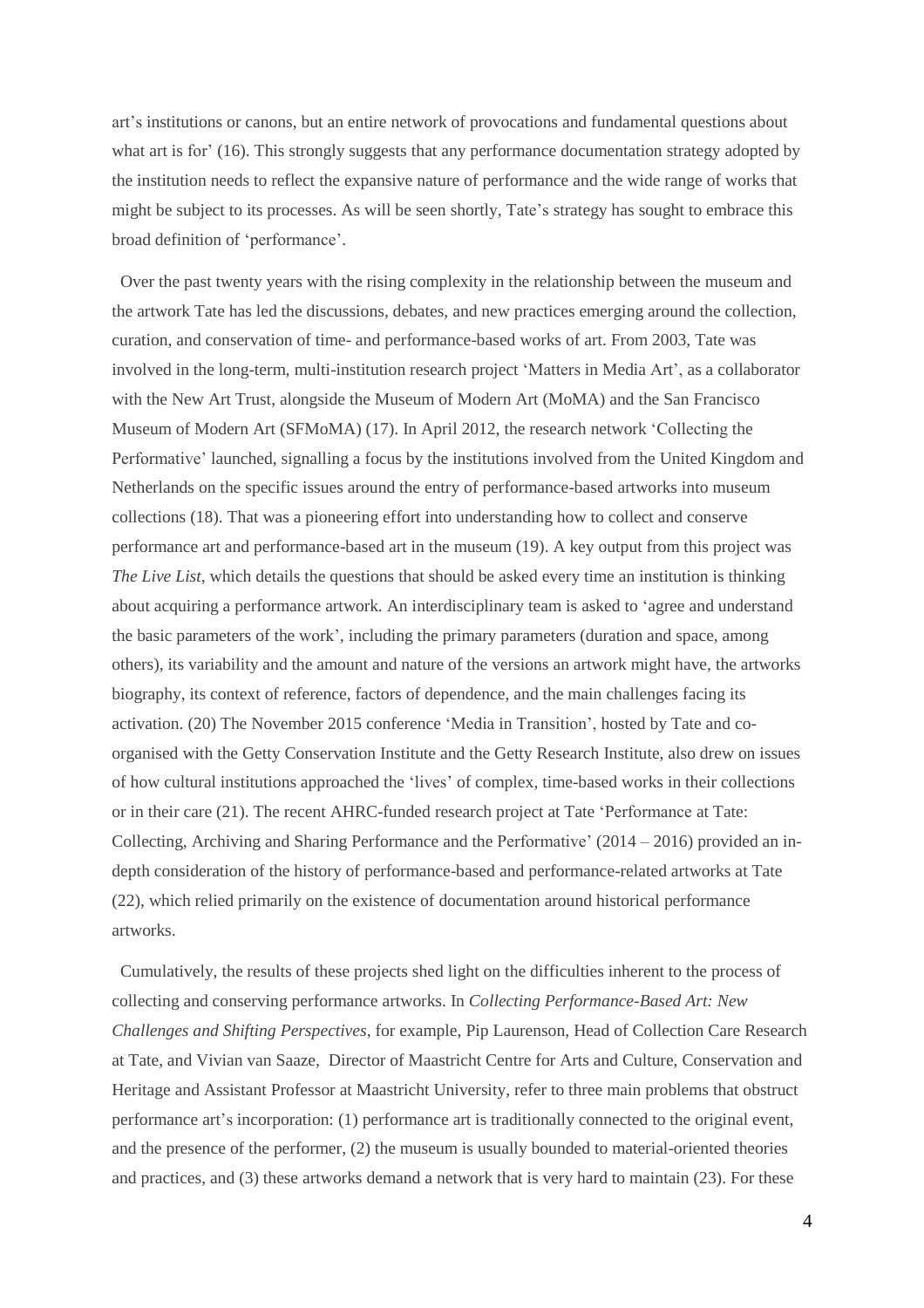authors, maintaining the network needed to support the preservation of these artworks might imply showing specific works with greater frequency, which may not be aligned with Curatorial Programmes, as well as fostering the artworks' social networks that tend to remain scattered and usually difficult to define.

Beyond the VMN and 'Collecting the Performative' (and undoubtedly indebted to them), the literature offers critical remarks about a wide variety of aspects related to the preservation and conservation of performance that informed how the strategy was developed and conceived (24). Amélie Giguère exposes the many ways performance art changes, once it is acquired by museums (25), while Vivian van Saaze when exploring Tino Sehgal's performance works discusses how documentation dispersion in museum departments affects the consolidation of the memory (26). These were important considerations when developing a conservation strategy for performance to ensure that the variable nature of these works was accommodated in practice. Glenn Wharton (27) refers to the acquisition by the Museum of Modern Art of VALIE EXPORT's *Abstract Film No. 1* as an act of translation from performance 'to a fixed installation work that could be acquired by the museum'. While 'fixing' an artwork is not the intention of conservation as a wider practice, nor of Tate's performance conservation *Strategy* specifically, capturing this act of 'translation' or change as instigated by the institution is integral to the *Strategy*. It does not intend to hide change but instead bring it to the surface and embrace it as part of the life of the artwork within the institution.

 *Histories of Performance Documentation: Museum, Artistic, and Scholarly Practices* (2018), the introduction to which has been cited here already, also details the relationship between performance art and the institution. This publication presents perspectives from a range of curators, conservators and practitioners with varying relationships to 'performance' and its existence within the museum. It focuses on the processes and production of performance documentation. Its exploration of a range of approaches to the intersection of performance and the museums paved the way for the *Strategy* to be responsive to existing institutional practices of documentation and to current ontological and philosophical debates about change, disappearance, and activation in contemporary art practices. Within the field of conservation and in the above publication, Gabriella Giannachi (28) also provides new frameworks for understanding the conservation of performance art: first by acknowledging reenactment as a practice of preservation; then by recognising the increasing importance of audience members as content co-producers; and finally, by understanding the artwork as 'a social network of activities'. She adds to this that:

'[The] approaches [portrayed in this book] place the audience at the centre of the process of documentation (…). This suggests that documentation, just like performance, not only should comprise the different phases of these activities, but also that stakeholders from these different phases would reveal, through documentation, diverse aspects of the work' (29).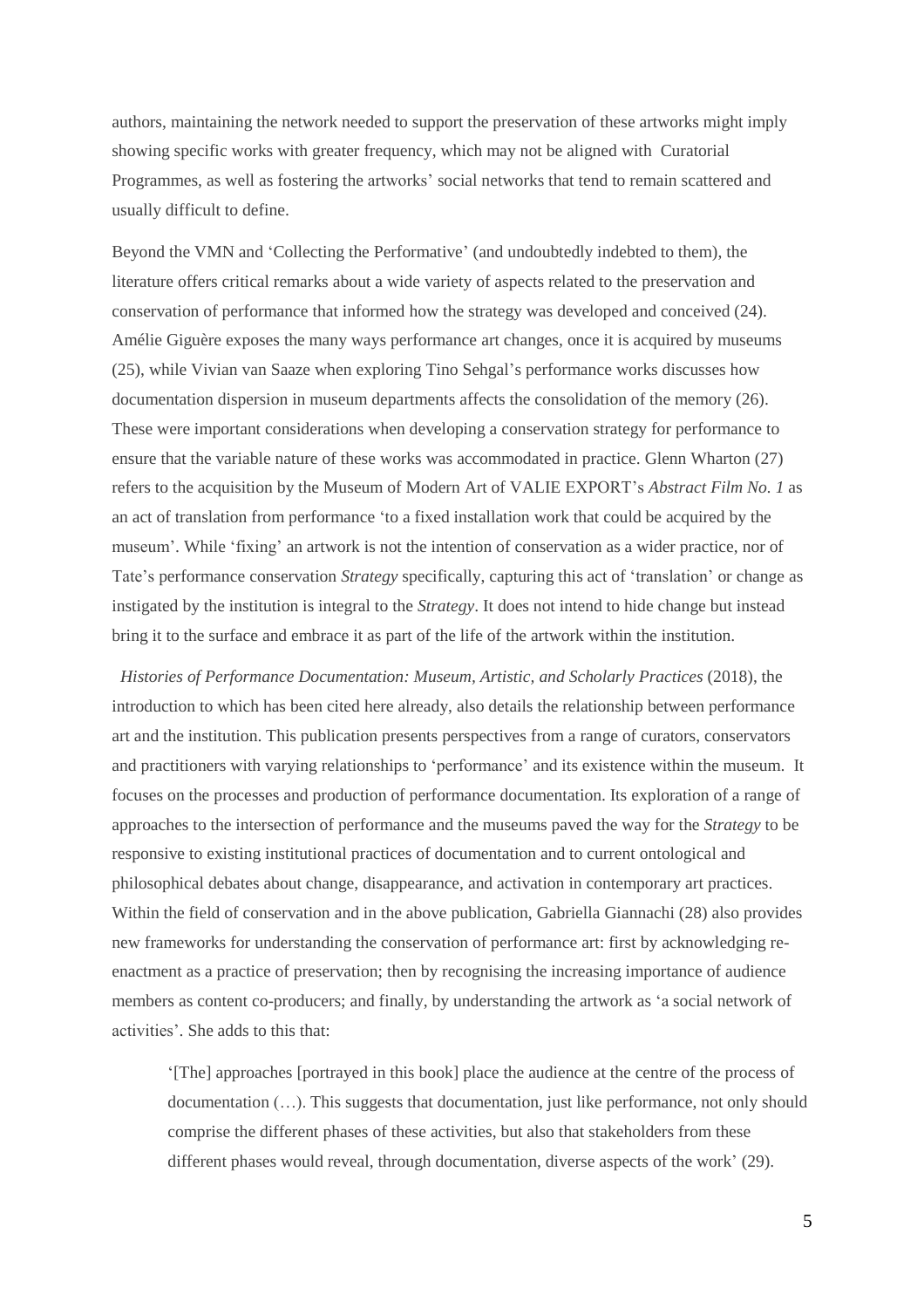This thinking is vital to the *Strategy* presented in this paper as it draws on a variety of these 'stakeholders' from within the museum. These stakeholders are across diverse departments; each contributes dispersed information which, as Giannachi suggests, 'reveal' aspects of the work which only become clear through the capturing of that department's engagement with the activation of a performance-based artwork. Moreover, Giannachi highlighted two aspects of performance art documentation that have rarely been mentioned before: the importance of the documentation process and the participation of many stakeholders. Giannachi's contribution is one of the first publications to emphasise the need to reflect upon the documentation process itself.

 In 2013 Annet Dekker and Vivian van Saaze shared their documentation process and subsequent reflections around the work *Extra Dry* at NIMk in the Netherlands. Their process considered the specific documentation needs of that work, but also acknowledged that the production of a documentation process as much shaped the future life of the artwork in the institution as the nature of the work itself (30). Hélia Marçal has also contributed to this discussion by reflecting upon how documentation co-constitutes the materialisations of performance artworks, and how, in turn, performance artworks change the nature of conservation (namely through necessitating the reviewing of its methodologies and enhancing the importance of practices of participation) (31). Indeed, while each institution (or, in a sense, each conservator) has its own unique way of documenting complex artworks, there is a strong sense of knowledge sharing and the potential for aspects of these documentation processes to be relevant across a range of artworks and institutions.

**From theory to practice: development of the** *Strategy for the Documentation of Performance Art* **at Tate**The development of the *Strategy for the Documentation and Conservation of Performance* (2018) was undertaken as a gradual process, which built on varying stages of discussion, research, implementation, and reflection. The process can be described as practice-led, in line with current research done in Conservation Departments at Tate. Indeed, as stated by Lawson and Potter have stated, Tate's 'preservation strategies have evolved continuously…in light of new knowledge gained through research and applied to practice' within the conservation department (32).

 Influenced by 'Performance at Tate: Collecting, Archiving and Sharing Performance and the Performative' (33) and the 'BMW Tate Live programme', which enabled practice to be directly linked to research, the *Strategy* engages with the notion of knowledge sharing through practice in two core ways. Firstly, by directly engaging with inter-departmental practices of documentation and seeking to create a central document as part of the *Strategy* which can collate these diverse perspectives (from, for example, Curatorial, Learning, and Conservation departments). Secondly, by acknowledging that these documents will not only circulate within Tate, but also between other arts institutions to which the performance works are loaned, and therefore the information contained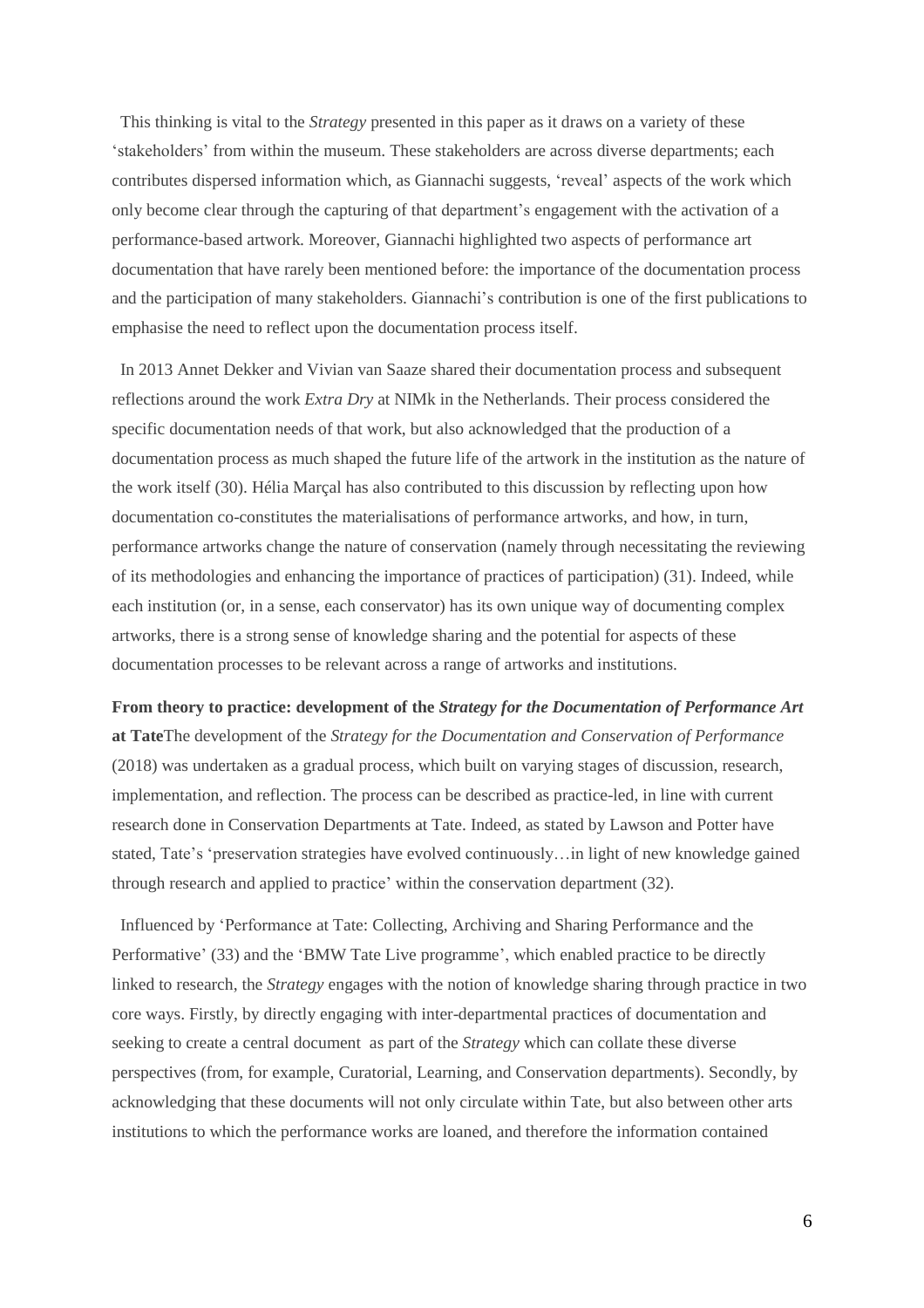within needs to be complete and clarified enough to be useful to those activating the work beyond Tate.

 The first stage of developing a new *Strategy* for the conservation of performance-based arts was to discuss the issue with those departments most closely associated with the collection, activation, and continuity of the artworks: Conservation and Curatorial. These discussions were crucial in understanding what the needs of these two departments were in terms of facilitating the activation of performance-based artworks in the immediate future. These discussions happened within the departments, as well as between the authors and Assistant Curator (Performance) Isabella Maidment. By establishing what both departments needed and expected from a documentation process – contextual information, the closing of knowledge gaps around production, technical information – these could be incorporated into the subsequent processes developed.

 Having established the institutional needs for the *Strategy*, the practical generation and implementation of a 'first draft' process of the *Performance Specification* could be carried out. This was feasible thanks, in part, to a Collaborative Doctoral Award (CDA) attached to the 'Performance at Tate' research project which was in process in 2016. The CDA resulted in a thesis entitled 'The Value of Performance Documentation in the Contemporary Art Museum: A Case Study of Tate' (34). This research traced the history of performance documentation processes and products at Tate, analysing and critiquing existing documentation practices, and speculating on future processes, which fed into the shape of the eventual *Specification*. Historically, under the broader umbrella of conservation, the time-based media conservation department has used documentation practices to best understand those artworks which are repetitious; to, in some way, seek to capture the intricacies of not only the work, but the activities of production and activation of the work within the museum. For each performance artwork in Tate's collection, the time-based media conservation team has created an artwork record, which forms a body of information from the point of acquisition, from correspondence with the artist, through to all the performance histories since the work entered the collection. This practice has not been overwritten by the process of re-assessing documentation practices around performance artworks, but instead has been incorporated, to ensure that at the heart of the process is a joint consideration of what the artwork *is* and what it *can be.*

 The *Strategy for the Documentation and Conservation of Performance* (Fig. 1) has taken on board the issues raised at each stage of development and acknowledges the needs of the various stakeholders involved in activating performance-based artworks at Tate. It has addressed the issue of terminology raised during a key reflective workshop and works towards making each documentation process as easily accessible and usable as possible. The specific development and practice-based research around the *Performance Specification* was crucial for understanding that performance-based art demanded other tools that could track the changes in artworks and contexts (and how they influence each other),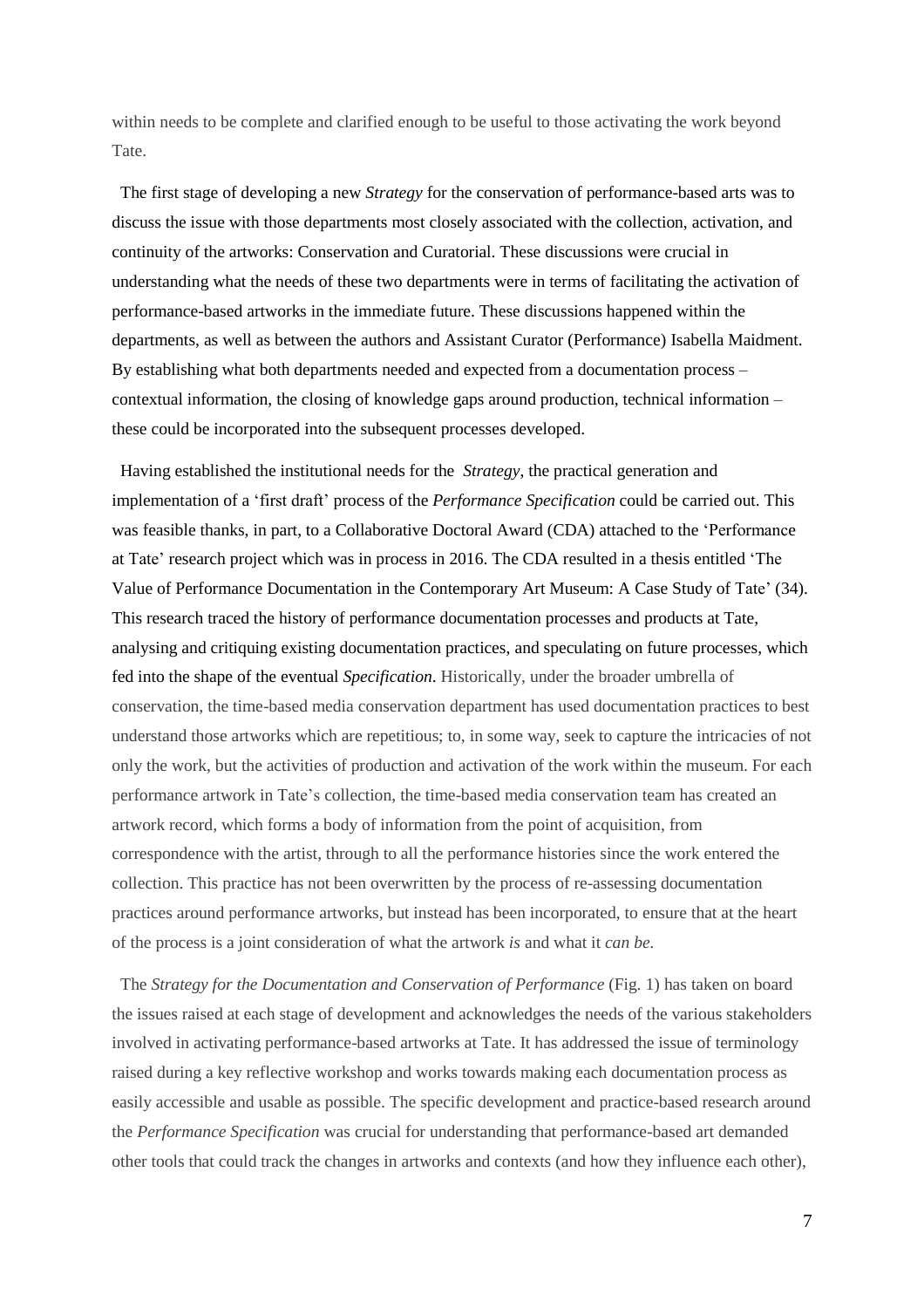and so the *Strategy* also integrates the *Activation Report* and map of *Networks of Interaction* alongside the *Performance Specification*. The *Strategy* provides an overarching framework for approaching performance-based art with the intention of conserving its manifestations in order to provide access to present and future generations; how each strand of the *Strategy* does this is discussed below and illustrated through David Lamelas' performance-based artwork *Time.*



Fig. 1: Diagram illustrating the three branches of the *Performance Strategy*.

#### **Strategy for the Documentation and Conservation of Performance**

The aim of the *Strategy* is to retain the live-ness of a performance – the ability to activate it - and, as such, focuses on collecting information around the constant elements of what that performance is, or perhaps needs to be, to exist. Moving away from the idea of capturing the 'original', or first performance, the strategy aims to continuously capture the concept of the artwork. Doing so permits the work to breathe and develop with future activations. A performance cannot be exactly repeated, it will be different each time it is activated and therefore one can expect additions or omissions with each performance. This may involve a conversation with the artist to consider the evolution of the performance over time. Critical to understand with each performance are the *constant* elements and what is in *flux*. The aim of the *Strategy* is to gather sufficient information to activate works, balanced against the need to retain the live-ness and consequent inherent changeability of the work. Failure to strike this balance could result in an overly rigid approach to future activations, risking lessening the impact of the work. It is an interesting juxtaposition to capture suitable levels of information whilst not documenting the work so rigidly it removes the 'soul' of the piece.

 The artwork *Time*, created by the Argentinean artist David Lamelas in 1970 (Fig. 2 and 3) is a good example of a work that could easily be fixated by providing too much information, or misunderstood when providing too little, and so will benefit from reconsideration through the *Strategy*. Being a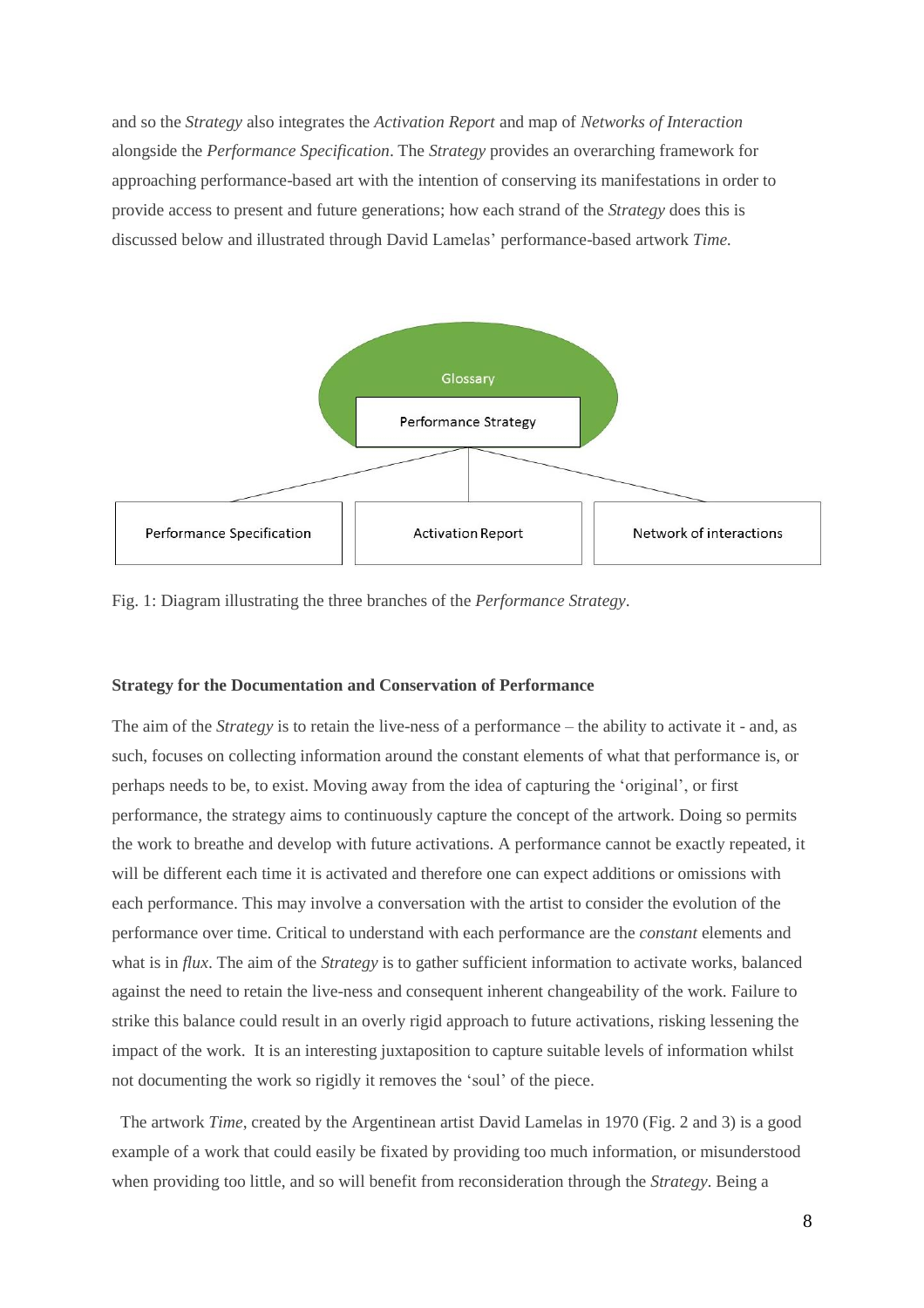popular artwork with rather simple instructions *Time* has been exhibited multiple times both at Tate and in other institutions, which provides us with the information needed to explore the artwork through the three strands of the *Strategy*. At the same time, by opposition to *This is Propaganda*, for example, the interactions needed to activate this artwork are simple, which allows for a deep exploration of the *Strategy* without reducing the case-study. (35) There is also precedent for the documentation of *Time* visually, as well as through interview with the artist who is forthcoming about the artwork, thus already providing substantial information from which we can explore the constant and flux elements. Finally, *Time* is commonly activated multiple times during an installation period, which meant that the 2016 activation at Tate provided ample opportunity for first hand observation of the work which could be used to test both the *Performance Specification* and the *Activation Report*.

*Time* starts with several 'participants standing side by side along one side of a line that is marked on the floor.' (36) A participant – a member of the public rather than a contracted performer - at one end of the line begins the performance by telling the time to the participant who stands next to them. After waiting sixty seconds, the second participant tells the time to their adjacent performer. When the performance reaches the end of the line, the last participant announces the time in the language they see fit. There are several varying factors around this performance work: the work greatly depends on the number of participants, the time the performance starts, as well as the context of execution that may lead someone to announce the time in a given language. At the moment of acquisition, the artist provided a set of instructions along with a photographic document of the first performance of the work, in which the artist took one photograph per minute, capturing every moment a participant told the time to their adjacent performer. (37) One of the first questions that emerges when facing an artwork such as *Time* is related to the thresholds of change – i.e. what do we need to capture to activate the artwork? To answer to this question, it is of utmost importance to understand, on the one hand, what 'activation' means and, on the other hand, what the artwork's state is when it is not active.

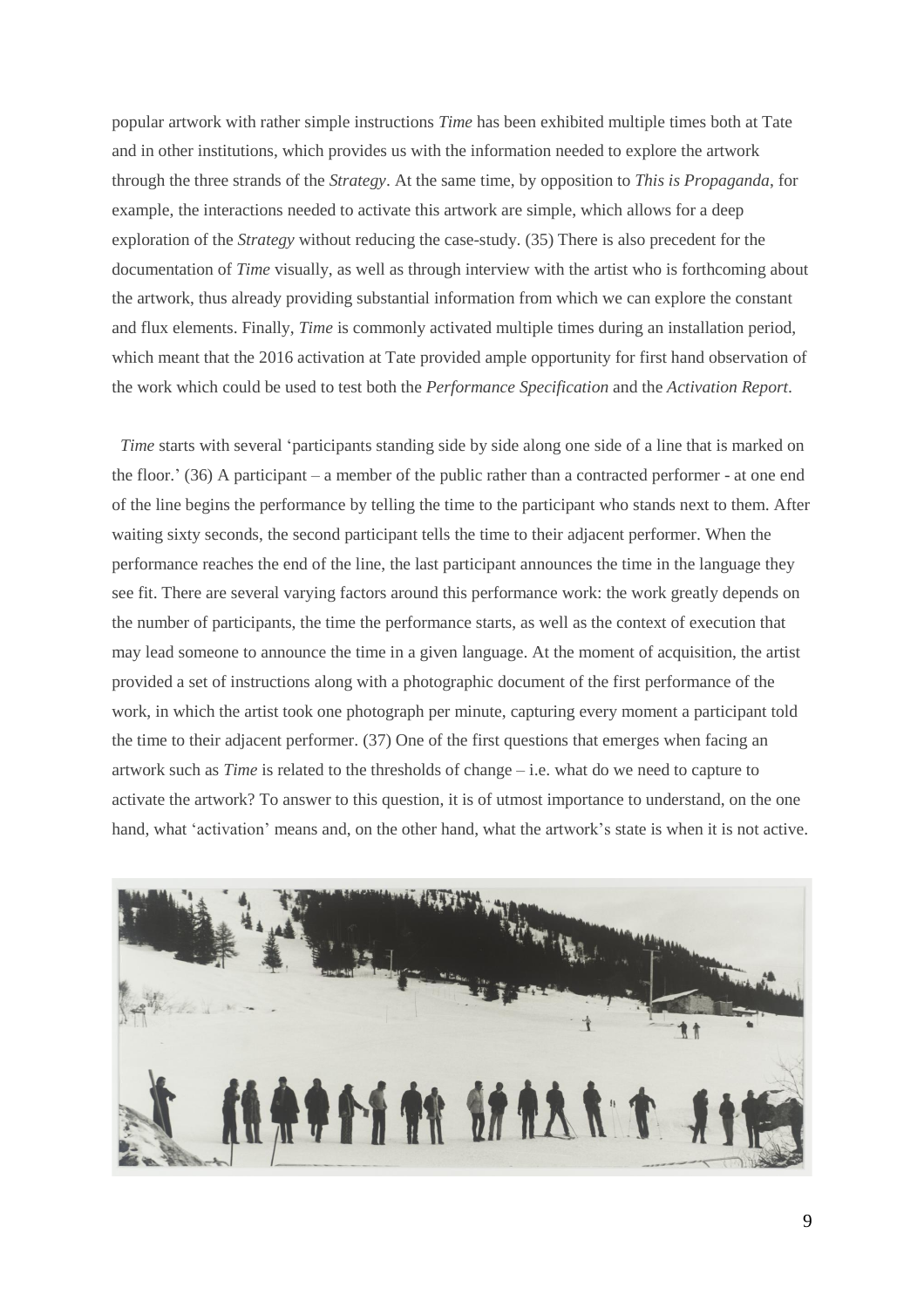Fig. 2: David Lamelas, *Time* (1970). This is a photograph of the first performance of the artwork, held in the French Alps in 1970. Lamelas took a photo each moment the performers told the time to each other; it is not clear which moment is portrayed in this document. Photo © David Lamelas



Fig. 3: David Lamelas, *Time* (1970). Performed in 26–27 January 2008, as part of the curatorial programme *UBS Openings: Live – The Living Currency*, at Tate Modern. Photo © Tate

 Indeed, critical to the development of this strategy was the definition of terminology that conservation would use for describing performance artworks. This would ensure consistency and clarity and allows for inter-departmental communication in a transparent way. The reflection on the language used resulted in the creation of a glossary of terms which is outlined at the beginning of the strategy. The glossary is not considered exhaustive but is one that will be expanded as knowledge builds when each performance that enters the collection is activated and installed.

# *1. Glossary of Terms:*

**Performance:** Performance is used to describe the concept of an artworks which has a specificity of performance or performative elements. Performance is described at Tate as; 'artworks that are created through actions performed by the artist or other participants, which may be live or recorded, spontaneous or scripted.' (38) In the context of this *Strategy* it is considered that performance has a dormant, active and installed presence – existing in all three modes at varying points during its life within the institution.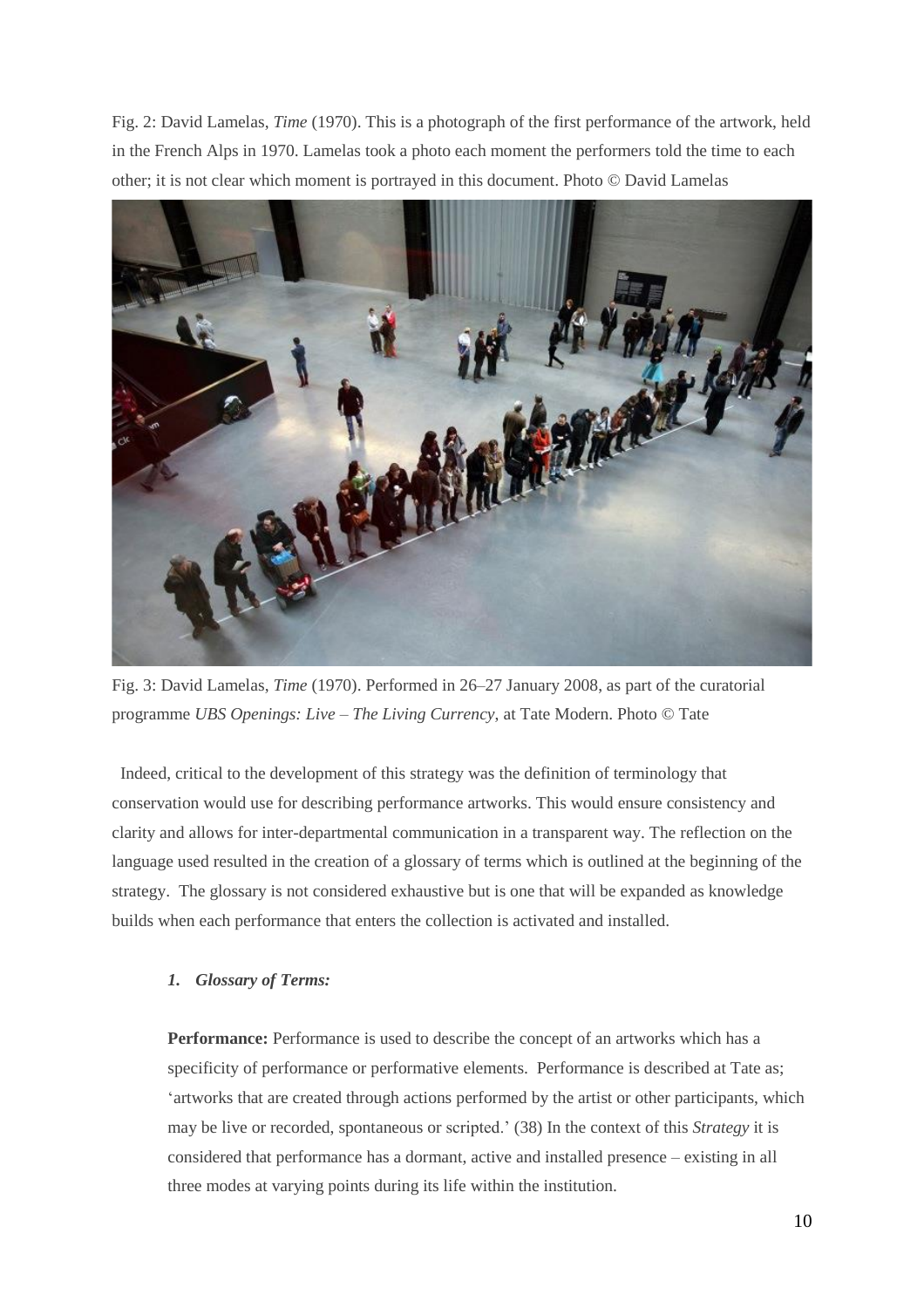**Performance-based:** Performance-based is used to describe works where performance is the central medium of the work but is not necessarily the only aspect of the expanded artwork. The artwork might have more perennial materialisations (such as a sculpture or an installation) but has elements that can be (or have been) activated as performance. This, crucially, differentiates it from the specificity of both 'Performance Art' and 'Live Art' as genres of artmaking.

**Activation:** Activation is used to describe the process of preparing the performance for display and presenting it in an active and live manner. Activation is selected over any word using "re:" as this prefix promotes the concept of originality, and instead to adhere to an idea of continuity in the artwork. (39)

**Installed State**: Installed state is used to describe the performance once it is installed, even if this is for the briefest of moments, but is not yet activated by its performers; it can therefore be seen by visitors to the museum, but it is not yet in an active state.

**Dormant State:** In the dormant state, the performance-based artwork will have no physical presence in the institution and will not be publicly viewable or accessible. While there may be object components of the artwork preserved and stored by the institution, the performance element is not manifest physically in any way while in this state. It is important to note that this does not constitute a 'disappearance' of the work, but rather a change in visibility and accessibility. (40)

**Constant:** Constant is used to describe the elements within a performance, as described by the artist, which must be present for the performance to exist.

**Flux**: Flux is used as the opposite to 'constant', to describe all of the elements that as part of the performance, can change, do change and will change. (41)

**Interaction**: Given the ramifications of the term in social sciences, in general, and new materialism and STS studies, in particular (42), *interaction* is particularly hard to define. In the context of the present *Strategy*, interaction might be considered an action between two entities that results in changes in either of those entities or in their surrounding context. (43)

 This choice of terminology shapes the dialogue around performance-based artworks at Tate and is grounded in change and variety. Having established the scope for discussing change within the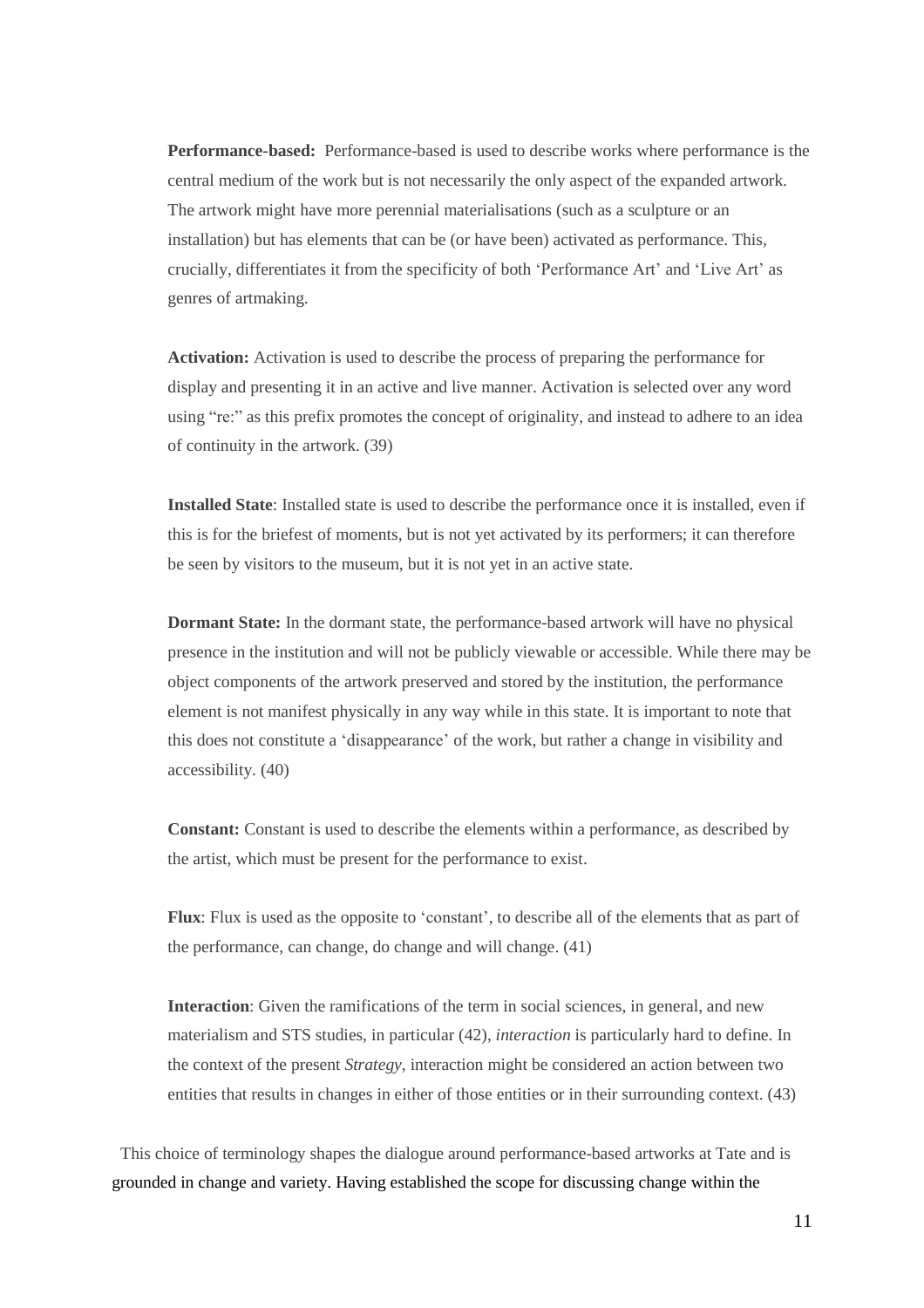artwork, it then became important to create appropriate documentation practices for addressing that changeability. In the case of Lamelas' *Time*, it was important to understand (1) what made Lamelas' *Time* what it is, or, in other words, what is *constant in* Lamelas' *Time*, (2) how it changes in each activation, and (3) what factors into those changes. The *Performance Specification* was intended to be one document which was able to draw together responses to such questions.

#### *2. Performance Specification*

The *Performance Specification* consists of a single central written document, containing ten overall headings: Space, Time, Audience/Viewers, Performer, Physical Components, Documentation, Logistics, Conditions, Previous Activations, and Future Activations. Although each work, clearly, had different relationships to these headings, these were all shared facets and elements of the work itself. Each existed within a space and had a relationship with that space, whether deliberate on the part of the artist or consequential of curatorial choices, and information about that relationship might support curatorial decision-making for future performance activations. For each of the ten overarching themes questions were asked that would allow the specificities of the individual artworks to be drawn out, potentially allowing for future comparisons between artworks and their relationships to space, but in the immediate sense identifying information vital to the future activations of the work. The overall intention of this stratification of information across headings is to make the information easily accessible, depending on what the user wants or needs to know about the work. At points, the questions span the boundaries between these headings – 'Where are the viewers located spatially?' for example provides information about both 'Space' and 'Audience'.Each of the brief questions is designed to provide vital information about one facet of a much larger, more complex artwork, but each answer is equally vital in allowing the ability to activate any given artwork. The *Specification* aims to cross-examine not only the work, but its specific relationship to the museum as the context in which it is produced, and present this information is an accessible, useful way. Although the *Specification* was created as an instrument to access what the artwork is and can be at the point of acquisition, this model has the potential to be a continuing process of clarification. It was not intended, however, to be used to document continuous changes in the work over time, but neither is it intended to be an 'absolute' document, wherein the information contained within cannot be clarified.

 In the case of Lamelas' *Time*, the final document provides a detailed account of how the artwork should be performed including (1) who should recruit and instruct members of the public, (2) what signals the end of the performance, (3) how frequently the performance should be activated, among other information intended to provide support for those seeking to activate the work. In the case of *Time*, certain headings had less relevance to the artwork – 'Physical components' for example – and so were less richly completed. The information captured under each heading was drawn from firsthand observation of the work in 2016, discussion with other departments about production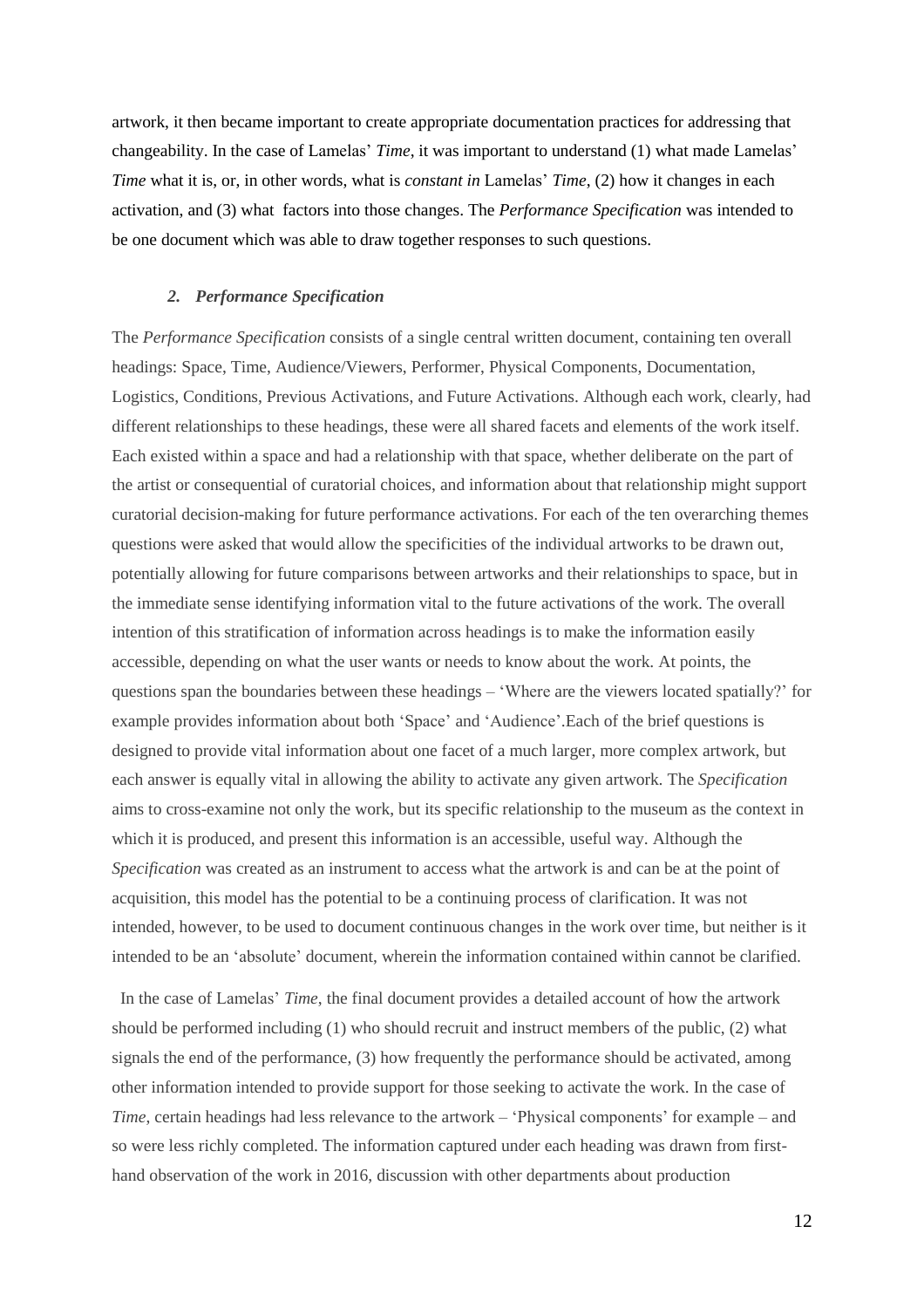considerations, and the use of existing documents such as artwork reports from the conservation team. During the testing of the *Performance Specification* on *Time* changes to terminology were integrated, as were clarifications in the wording of questions and the highlighting of points of uncertainty or change in the way information was presented. This demonstrates the ability of the *Specification* to respond to the needs of individual performance-based artworks as these alter over time. A 2018 activation of *Time* outside of Tate then allowed for deeper reflection on the possibilities and limits of the *Specification*, particularly as the artist instigated a major change in the frequency of repetition in the work by allowing a single activation to occur across two countries and two time-zones. In this last activation, participants from these two countries were able to follow the performance by their counterparts through live video, synchronising the performance in two time-zones. This activation reiterated the fluidity of the artwork, and the necessity not of fixing it but of capturing and communicating the implications of these changes. This understanding led directly to the undertaking of a second documentation process in the *Strategy:* the development of the *Activation Report* as a single, discrete document which could be completed at the point a work is activated, rather than trying to capture the artwork as an expansive, continuing whole.

# **3.** *Activation Report*

The activation report has been developed for use when the artwork is activated within the institution, both at Tate and beyond. As explained in the glossary above, 'activation' is used to highlight the liveness of this state of the work: it refers specifically to the process undertaken to get the work to a position at which it is performed within the space of the museum. The activation report, the format of which is similar to the *Performance Specification*, captures new information in each instance that the artwork is brought from its dormant state through to its activated state, and also seeks to capture institutional and artistic justification for consequent changes that arise from this activation. As such the *Activation Report* aims to reflect on the constant and flux aspects of the performance being documented, considering any additions or omissions with each activation. This is a simple narrative to aid the capture of the ongoing histories of the work within Tate. (44)

 The activation report is intended to capture the activated artwork at least once during the period in which it is installed, regardless of how long that period might be. It is not intended to capture either the full duration of the installation, or each individual live performance of the work, but rather to consider any artwork-altering changes made from the previous instance of installation and activation. There needs to be a balance in the level of detail captured around change in the work: reporting minute details may risk losing sight of more significant changes while an overly complex process might put users off and equally risks losing vital information. Ultimately, the value of this report is to build a body of knowledge about the performance, to create a rich ongoing history. The report is also supported at Tate by the creation of documentation in other media forms, including photography and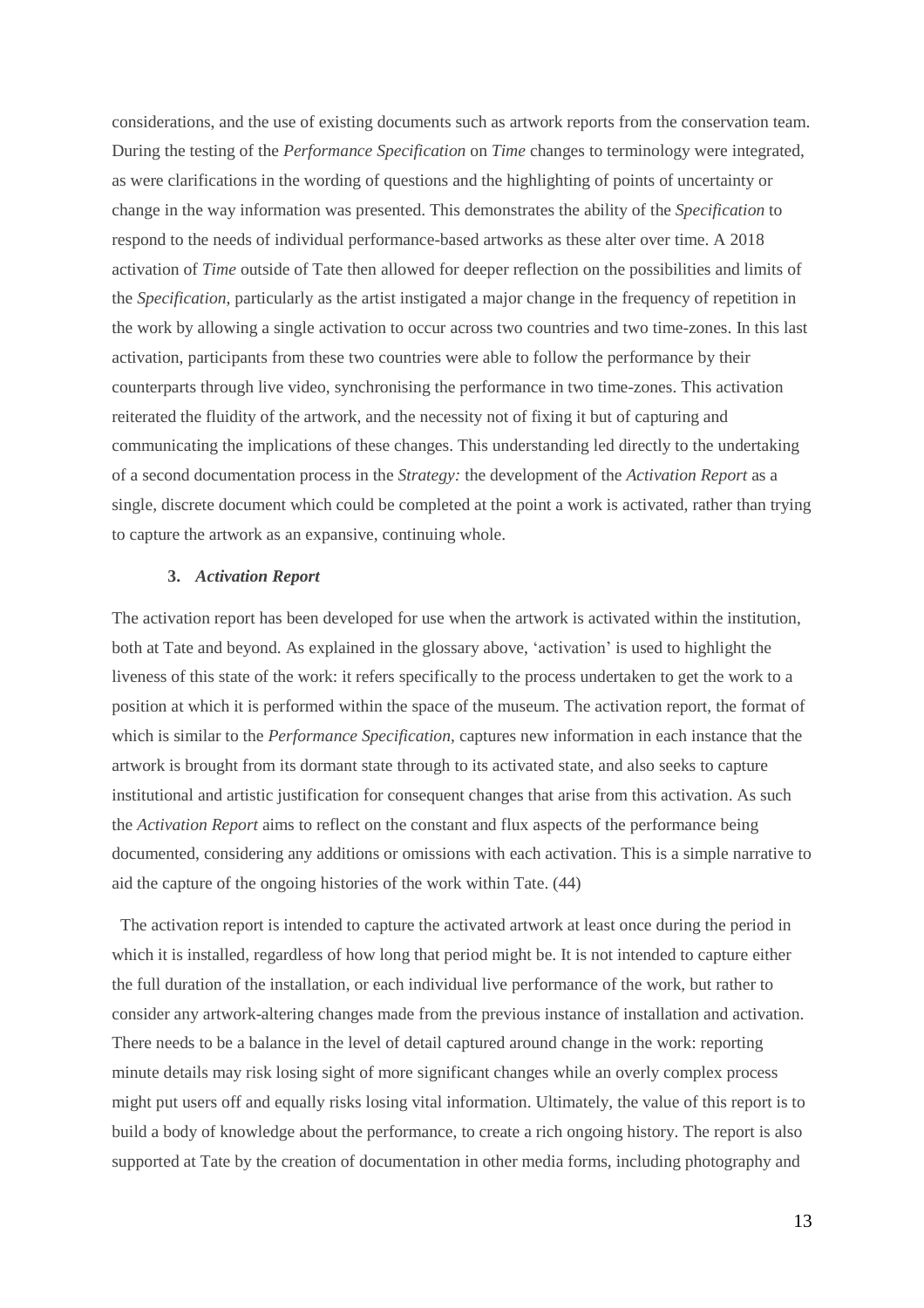film, interviews with the artist and participants, and production documents such as contracts. These illustrate points made in the *Report* while also providing references to return to when exploring change in the work.

 In the case of Lamelas' *Time*, the *Activation Report* has not been completed as is intended, in synchronicity with the period of production, installation, and activation, but has so far been tested within the time-based media conservation team as a retrospective documentation exercise. This has supported a critique of the *Report*, in understanding how to capture the decision-making process at Tate by asking for justification of choices made. Using first-hand observation of the 2016 activation during 'BMW: Tate Live' a *Report* for this installation was partially completed focusing on observable changes from the information captured in the *Performance Specification.* Although incomplete, the usefulness of the *Report* became evident in noting changes in the frequency with which the work was activated, capturing the impact of different spaces on the work, and engaging with the artist's subtly altered instructions to participants. Although not yet tested 'in the field', the *Activation Report* used partially in capturing the 2016 activations of *Time* has already altered how changes in the artwork, instructions which require clarification, and those elements which remain constant in the work are presented in the *Specification*, demonstrating the reflexive nature of the *Strategy* in practice.

As the importance of the *Activation Report* as a documentation process which can be delegated to museums beyond Tate becomes clear, so does the role of the *Network of Interactions* (45) in materialising the artworks. Therefore, the final strand of the *Strategy,* a homonymous mapping document aimed at devising how those *Interactions* co-constitute the artwork, was developed.

#### *4. Network of Interactions*

The *Network of Interactions* is a mapping document that aims to provide an understanding of the networks that exist both internally and externally to Tate and are critical in supporting the institution's ability to activate performance artworks in the collection. As mentioned above, the need for network of interactions was highlighted by Laurenson and van Saaze in 2014, and developed in practice during the process of designing this *Strategy*. In their seminal article, the authors state:

'The maintenance of the network of relationships necessary to support performance-based artworks (…) is best served by the cycle of display, or loan or regular preservation management that are already ingrained in the rhythm of the museum. However, there is a disconnect between the frequency of the cycles that exist currently within the museum and the frequency of the refresh cycles that are required to maintain certain types of performancebased artworks' (46).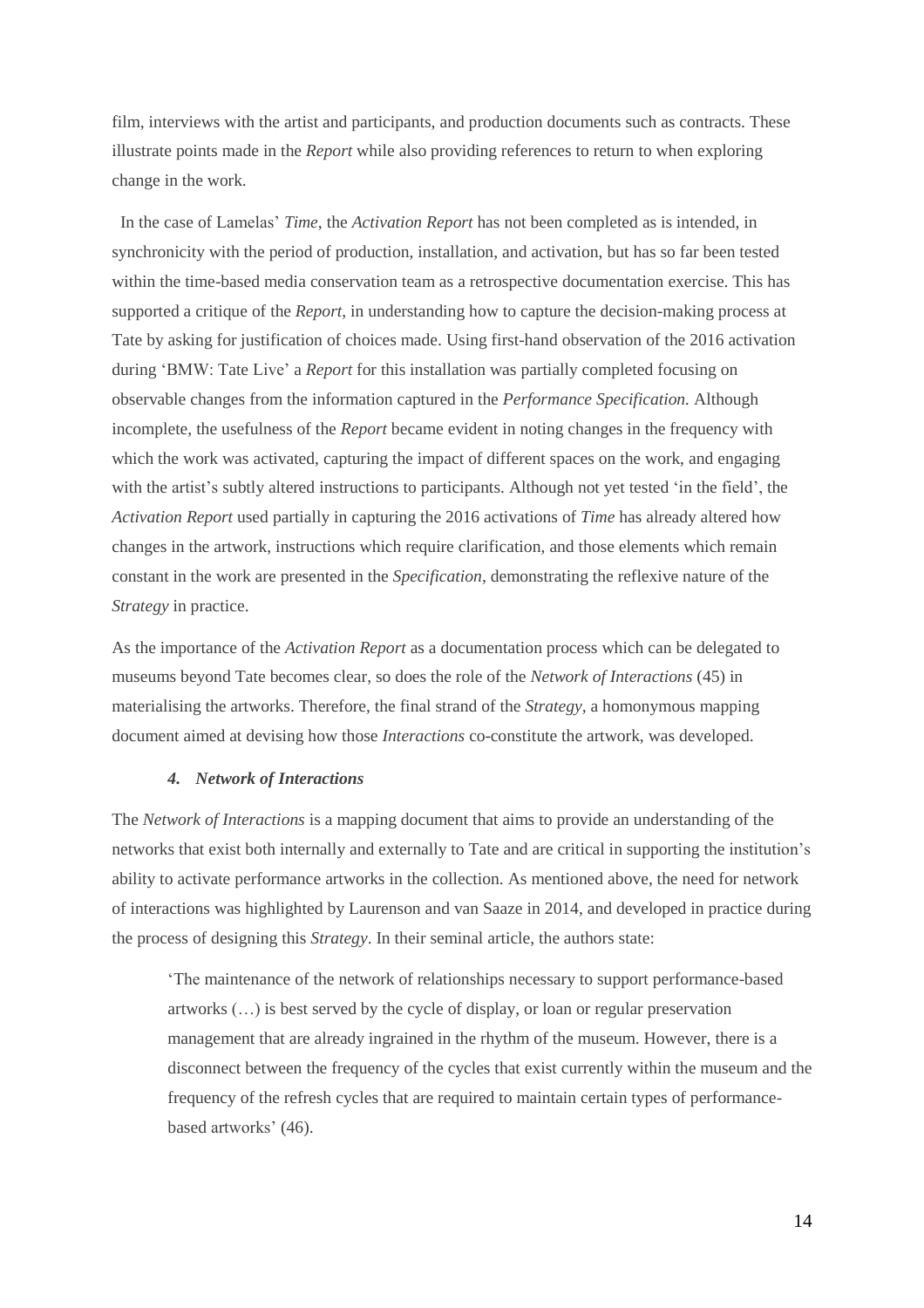In this map, these networks are identified so conservation can understand and assess areas of vulnerability around each artwork and work to address any perceived risk. This is critical for performance artworks which remain dormant in storage until they are activated in the museum, and it also important to assess the ways the artworks can change when they extend beyond the museum walls. Both human and non-human actors are considered in the creation of this network, which is in line with recent studies in the field of Conservation that highlight the role of structures and technology in shaping the artwork's biography. (47) The acknowledgement of the importance of non-human actors, besides allowing for a deeper understanding of their influence, flags possible risks in the structure of care of performance works.



Fig. 4: Scheme illustrating the network of interactions that are involved in the making of David Lamela's *Time*.

In the case of David Lamelas' *Time*, the network of interactions can be seen in Figure 4. This scheme highlights the influence of human and non-human actors in the activations of *Time* that we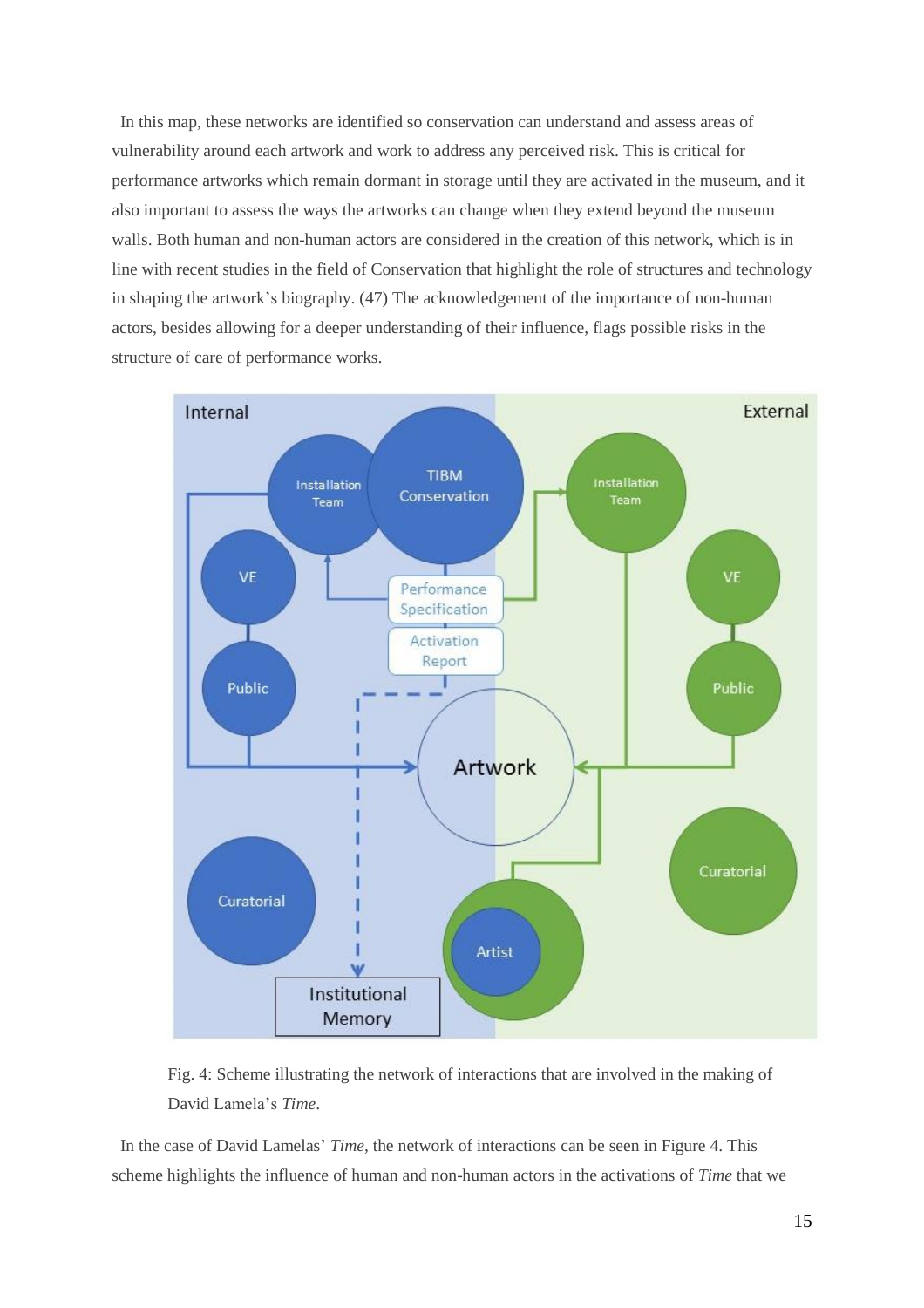have seen so far. The artist is a focal point in the artwork's network, with their influence changing according to the context (it became more prominent in the 2018 activation when the artist was the instigator of the performance, for example). Indeed, we consider that the artist's voice, either present or absent, as an entity that is always going to accompany the artwork throughout its life.

 Other human actors include museum staff (conservators, conservator technicians, AV technicians, curators, visitor experience and education workers, etc.), the context and conditions of the exhibition space, audience members, performers, and the artist. Those actors (both nominally and specifically) might change, as might their influence in the artwork's trajectory. In the case of Lamelas' *Time*, given that the work is performed by a different group of public participants as well as being observed by the public, there is an already complex positioning of the 'public' in this network, producing an additional layer of complexity. The issue around the 'public' of this performance was yet enhanced during the last activation, when the artwork developed a digital component through the incorporation of live video hoping to achieve some sense of synchronisation between two time-zones. The importance of this and other non-human agents (such as the cell phones from which participants were checking the time), was highlighted in the *Network of Interactions* along with the interaction paths of those agents with human actors such as members of the installation team and participants, respectively.

Human and non-human actors In the case of future activations outside of Tate, the *Network of Interactions* is greatly expanded, as it includes the work of Registrars, who typically negotiate the conditions of a loan with a venue, and all associated actors in the museum or gallery to which the artwork is travelling. The vulnerability that might appear in this context is related to the difficulties in developing *Activation Reports* for activations outside of Tate, where the long-term usefulness of the *Report* may not be clear to a team having to complete significant short-term work on it. The risk associated with that challenge is also indicated in the *Network of Interactions*, where extensive contacts with the venue are identified in order to retrieve as much documentation as possible as a necessary strategy to reduce the risk of losing that information. Information management is, after all, at the core of this whole process, which dwells in a practice of preserving Tate's institutional memory about these works. The *Network of Interactions* also ensues in that practice by underlining that the existence of past documents needs to be critically accounted for when developing new documentation, and how the different versions of this document feed into the institutional memory of these works. And while Visitor Experience (VE), the public, and the team who installs the piece might be directly involved in the materialisation of *Time*, the time-based media conservation team is also involved in present and future activations as they develop the *Performance Specification* and *Activation Reports*.

 Overall, the *Strategy* implies a process in perpetual construction and revision, with multiple moments of feedback that are potentiated by the artwork's activations. In this way, the documentation process is not simply about recording the artwork, the 'live moment' of the performance or the actions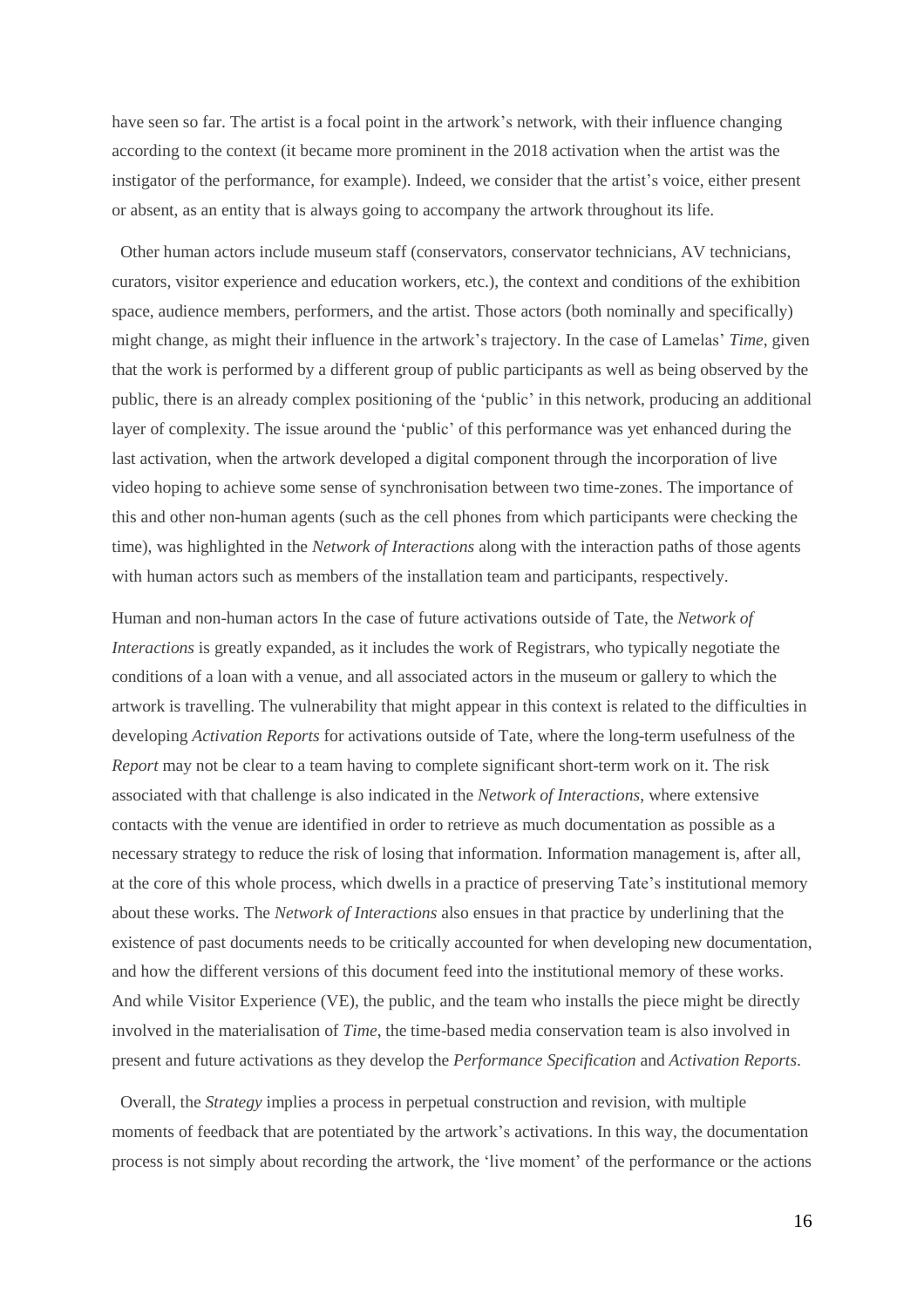undertaken by the performers at a given moment but about the full range of the activities undertaken within the scope of the museum to allow the work to be activated repeatedly; this reiterates, again, the points made above around the importance of the completion of the *Strategy* being a collaborative process across multiple departments in the museum, and with relevant contacts at external museums in the case of future loans. And while the current templates have been developed to answer to Tate's current needs in documenting its performance-based collection artworks, its basic framework is flexible, and alterations can be made to adapt to works with, for example, a stronger sculptural element. As reflections are raised during the use of the documentation process, it can adapt and shift to suit new needs, and incorporate the practices of conservation groups which deal primarily with other non-time-based media. In the meanwhile, the *Strategy* is being implemented within time-based media conservation and is being continuously tested against performance artworks entering the collection or being proposed for display. This has provided an opportunity to test further and to integrate the strategy into working practice. David Lamelas' work, *Time* will continue to change and be changed, with the documents from *Performance Strategy* being, in themselves, a living testimony of the artwork's life and the continuous practices of conservation occurring around it.

# **Conclusion**

Going through this process of creating a comprehensive *Strategy*, which encompasses a *Performance Specification, Activation Report* and map of the *Network of Interactions* has allowed for a period of focus on the nature of performance and performance-based artworks within Tate as an institution and how best to conserve them. By keeping a practical focus on how the museum can facilitate the continual activation of a performance-based artwork in the present and the future, it has been possible to push the boundaries on what can be done in the museum around the collaborative conservation of performance and performance-based artworks.

 This project has allowed a reconsideration of whose responsibility the practices of performance documentation might be. Historically at Tate, departments have developed individual documentation practices which address their perspective on the performance-based artwork. This has often led to a diverse but dispersed body of documentation. The development of the *Strategy* has been interdepartmental and has sought to respond to the multiple needs of actors within Tate. However the lack of information under certain headings in the *Performance Specification* and the complexity of the *Network of Interactions* strongly suggests the need for a period of focused use by a small team at present. As with the implementation of any processes within a large institution, careful consideration has been given to how to communicate the usefulness of the *Strategy,* to create a shared understanding of specialist terms used in it, and to take on board feedback from those who may, in future, use it. While in the future anyone with access to the *Performance Specification* and *Activation Report* may contribute knowledge to them, varying the voices we hear, the practicalities of how this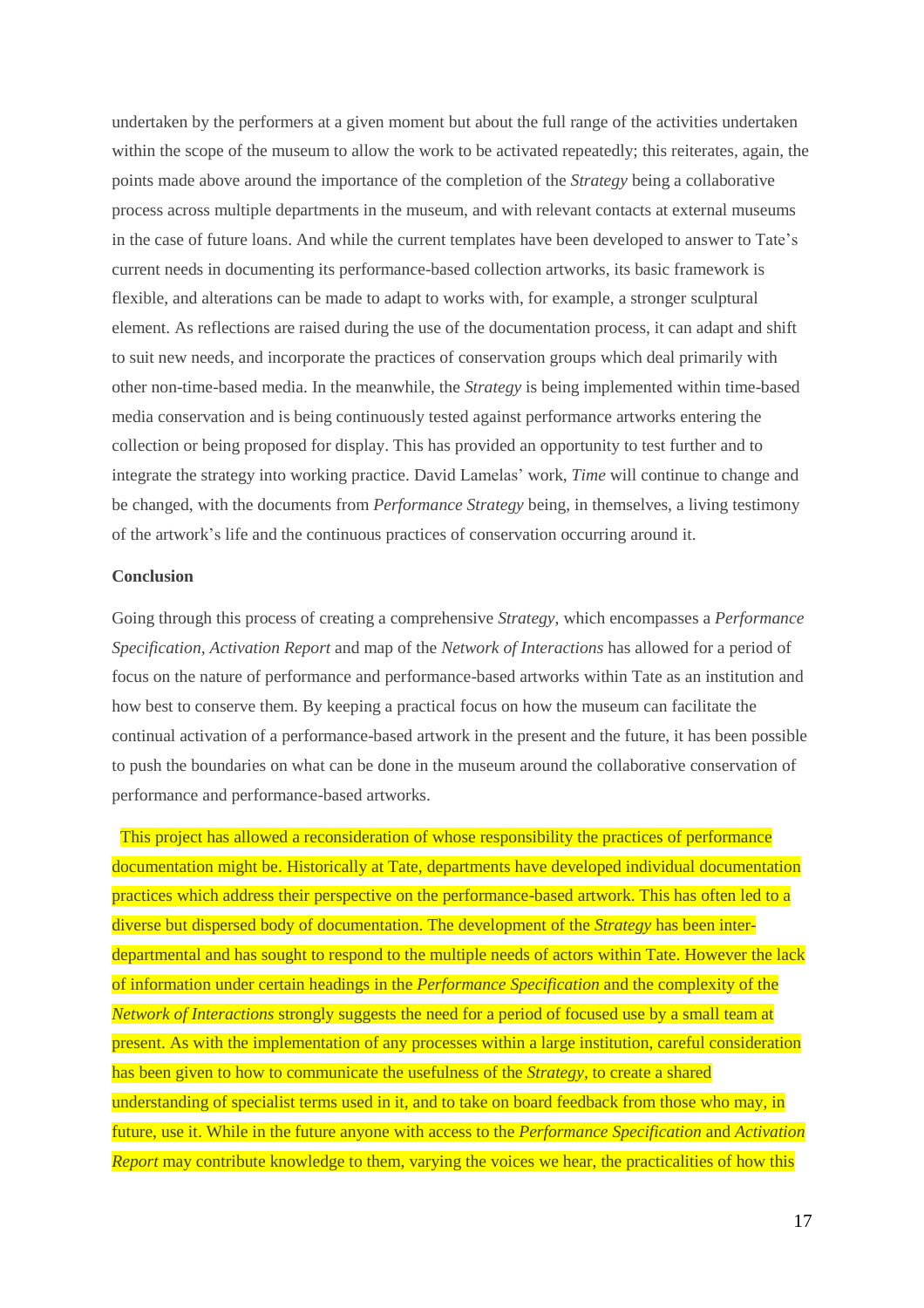might occur within an organisation the size of Tate have not yet been clarified. With further testing, particularly in cases of activations at Tate, it will be possible to observe how those outside of the immediate development team interact with the *Strategy* and use this to encourage its integration into their own departmental documentation practices. The *Strategy* was designed to be inter-departmental and to facilitate greater sharing of knowledge, and it will only be fully realised when all those actors with a relationship to performance-based artworks are able to both contribute to and use the documents it encapsulates.

 This project has also facilitated a reflection on those theories and practices upon which the *Strategy* builds and has allowed Tate's conservation practices to continue to move beyond disciplinary boundaries: by reflecting on approaches from conservation theory, art history, and performance studies, we have been able to address and move beyond ontological issues with disciplinary roots. The fixing of artworks, the transformative nature of performance documentation, and the incompatibility of performance as ephemeral with the museum as a site of endurance have become secondary to the practical documentary and conservation needs of performance in the museum. The *Strategy* recognises performance as a broad and variable practice, which can intersect with other media and which has been utilised by an artist to achieve a specific effect for viewers or, in some cases, participants. This has been reflected in the flexibility and adaptability built into the *Performance Specification* and the *Activation Report*, which inform how a performance is activated but are equally informed by the changeable nature of performance-based artworks. While the templates for these may mirror one another across different artworks, they remain flexible enough that the specifics of a singular performance-based artwork can be fully expressed and communicated through them.

 Finally, the development of this *Strategy* has meant that changes within the artwork can be faced head on. This is in part due to the clarification this project necessitated around the language used: which elements are 'constant' and which are in 'flux', what the differences are between the work being 'installed' and being 'activated'. In not only accepting these fluctuations as inherent within the nature of the artwork, but actively seeking to clarify what *can* be changeable within the parameters of the artwork, the *Strategy* ensures that those activating the work within the museum do not become paralysed by the potential implications of change within the work, but rather are equipped to make informed decisions which actively facilitate these as they become necessary due to changes in the nature of the artwork, in its relationship to the institution, or in the larger social and political context in which it exists. The *Strategy* becomes a means of navigating this relationship between institution and artwork assertively and effectively feeding back into the future of that relationship, informing future decision making.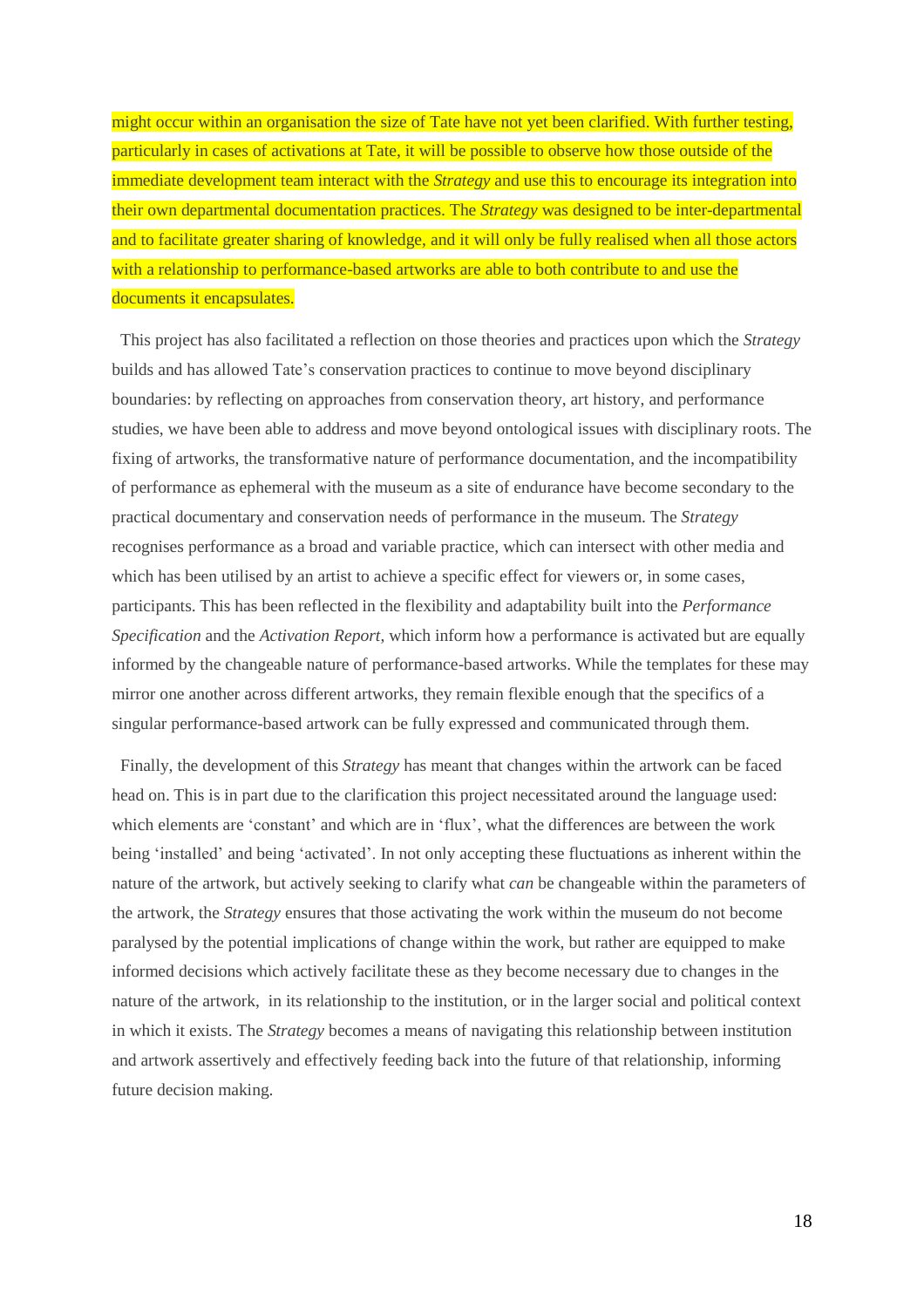# **References**

- 1. Catherine Wood provides a full list of what she considered to be Tate's performance-based artworks in 2014: Catherine Wood 'Advance of the Broken Arm: Collecting Live Art and the Museum's Changing Game' in *Live Forever: Collecting Live Art*, ed. T. Calonje (London: Koenig Books, 2015), 123 - 145.
- 2. Other time-based media works usually have some element of enduring materiality film, camera equipment, installation elements – which can be 'worked on' during these periods of dormancy, or non-installation. Performance-based artworks may have scripts or instructions, but these are conservation objects themselves rather than parts of the installed or activated artwork, thus putting a different emphasis on their position within the expanded artwork.
- 3. The term 'career' and 'trajectory' might also be used to consider this prolonged existence of the artwork within the frame of the museum. For more on this, see Vivian van Saaze, *Installation Art and the Museum: Presentation and Conservation of Changing Artworks*  (Amsterdam: Amsterdam University Press, 2013) and Renée van de Vall, Hanna Hölling, Tatja Scholte, and Sanneke Stigter, 'Reflections of a Biographical Approach to Contemporary Art Conservation'. *ICOM-CC: 16th Triennial Conference, Lisbon, 19-23 September 2011*, ed. Janet Bridgland (Almada: Critério, 2011).
- 4. Varying authors have considered the rise of performance as a medium within the artistic community. Dematerialisation, as explored by Lucy Lippard and Arthur Danto, is one explanation, whereas Allan Kaprow traces the notions of art as movement in Jackson Pollock's action-painting as a pivotal point. Amelia Jones suggests it stems from the use of the body as an instrument, while RoseLee Goldberg and Claire Bishop both see this bodycentricity as a reaction against the commodification of the artworld. Again, these diverging attitudes attest to the need for the institution to reconsider where performance might be situated within artworks, and what this means for their conservation. See Lucy Lippard, *Six Years: The Dematerialization of the Art Object from 1966 to 1972* (London: Studio Vista, 1973); Arthur Danto, *After the End of Art: Contemporary Art and the Pale of History* (Princeton NJ: Princeton University Press, 1997); Allan Kaprow, 'The Legacy of Jackson Pollock', in *Essays on the Blurring of Art and Life* (Berkley, CA: University of California Press, 1993[1958]), 1-9; Amelia Jones, 'The Now and the Has Been: Paradoxes of Live Art in History', in *Perform, Repeat, Record: Live Art in History*, ed. A. Jones and A. Heathfield (Bristol: Intellect, 2012), 11-25; RoseLee Goldberg, *Performance Art: From Futurism to the Present*, Second and Third Editions, (London: Thames & Hudson, 2001/2011); Claire Bishop, *Artificial Hells: Participatory Art and the Politics of Spectatorship* (New York City, NY: Verso Books, 2012).
- 5. Jonah Westerman, 'Introduction: Practical History, How we do things with performance', in *Histories of Performance Documentation: Museum, Artistic, and Scholarly Practices* ed. G. Giannachi and J. Westerman (London: Routledge, 2018), 1 – 12, p. 1.
- 6. Jones, 'The Now and the Has Been: Paradoxes of Live Art in History' 2012, 12.
- 7. Peggy Phelan, *Unmarked: The Politics of Performance* (London: Routledge, 1993), 146.
- 8. See Philip Auslander, 'The Performativity of Performance Documentation', *PAJ,* 84(3), (2006), 1-10 and *Liveness: Performance in a Mediatized Culture*, 2nd ed. (London: Routledge, 2008 [1998])
- 9. The strategies and processes explored in this paper build particularly on theoretical assertions of continuation and activation rather than disappearance and loss, as pursued by Auslander among other authors, such as Christopher Bedford. In a sense, drawing on the words of Christopher Bedford, who characterised the art of performance as an event with recursive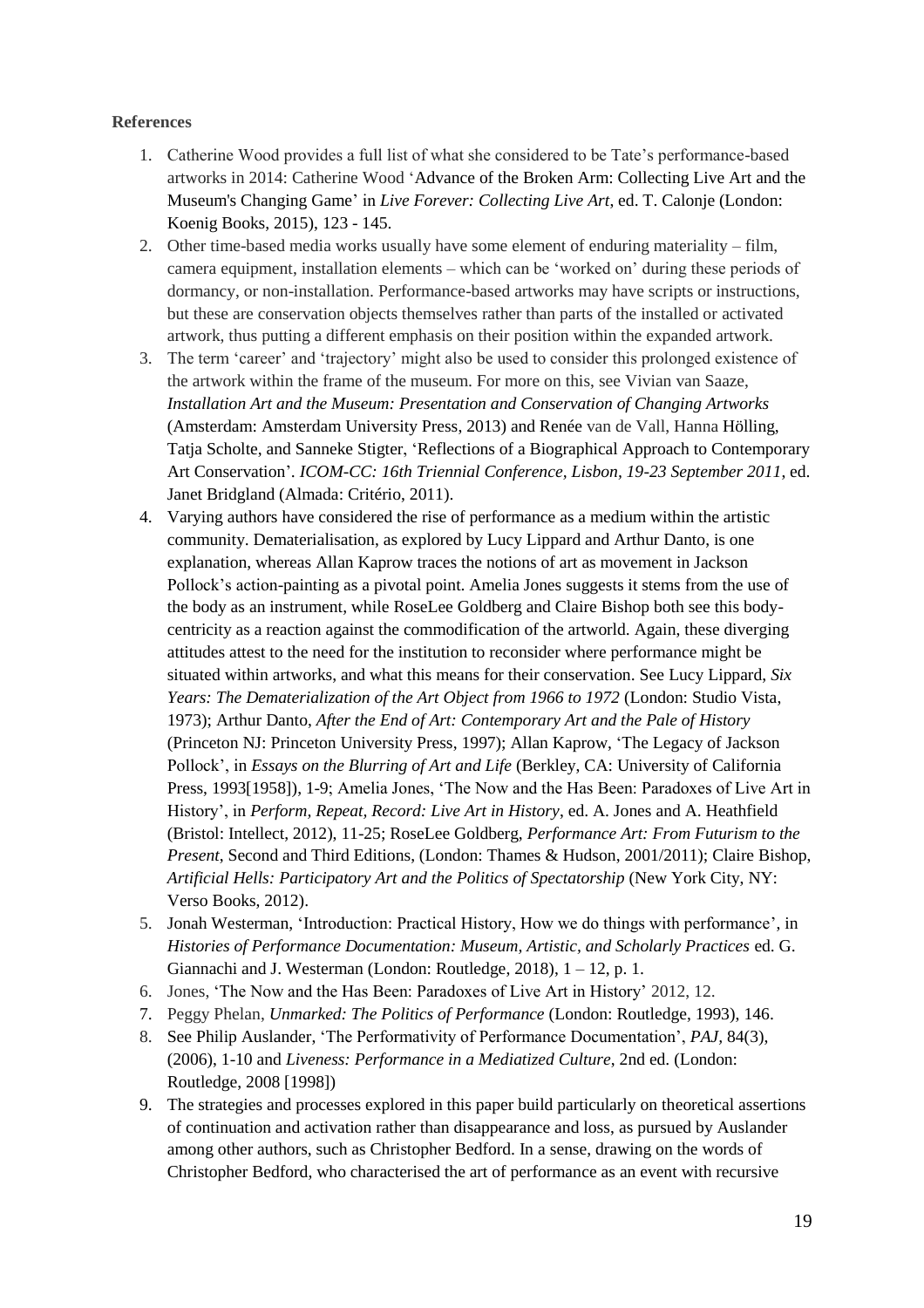instances in the minds of its observers, it is possible to see this same recursion in the documentation process. Done in the present, the documentation is built through an archaeology of intentions and other discursive construction which are then materialised in a document. Such forms of mattering, influenced by the ways of seeing the works, have consequences in any future materialities of the work. See Christopher Bedford, 'The Viral Ontology of Performance', in *Perform, Repeat, Record: Live Art in History*, ed. A. Jones and A. Heathfield (Bristol: Intellect, 2012), 77-88.

- 10. Typically, 'Performance Art' has been used to refer to those works from the 1970s and 80s where the artist centralises their own body as the material of an often durational artwork, where 'Live Art' is a more contemporary term which can encompass these kinds of works but might also incorporate more complex encounters with 'liveness' which attempt to transcend the notion of 'performing' actions or relationships. Both terms have unclear boundaries, thanks in part to the complexity of incorporating performance as a medium in an artwork.
- 11. Studies regarding the conservation of performance art (in an overarching idea of conservation as preservation for the future) are usually within one of three lineages, in a region of transdisciplinary confluence: performance studies, media studies, or archival sciences. Conservation, a discipline grounded in art history and (later) museum studies, has recently began to think about this topic. We are aware that conserving performance art first implies a consideration of the ontology of performance, however, is discussion is outside of the scope of this paper. For the purpose of the present discussion, the ontology of performance is here regarded as 'viral' (to use Bedford's notion – see note 9), or rhizomatic. This view has roots in continental philosophy and has recently been revised by new materialism scholars, who argue for a relational ontology. For more on the ontology of performance (within the Conservation field) from the lens of new materialism see Louis van den Hengel, 'Archives of Affect: Performance, Reenactment, and the Becoming of Memory', *Materializing Memory in Art and Popular Culture*, London/New York: Routledge/Taylor & Francis 2017, pp. 125-142, or Hélia Marçal, *From intangibility to materiality and back again: preserving Portuguese performance art from the 1970s*, (unpublished PhD dissertation, Universidade Nova de Lisboa, 2019)**.**
- 12. An increasing number of museums started to collect around 2010. Published literature shows that, besides Tate, at least MoMA and the Guggenheim, in New York, and the SMK, in Copenhagen, have been collecting performance and developing strategies for their preservation. See Athena Christa Holbrook, 'Second-Generation Huddle. A Communal Approach to Collecting and Conserving Simone Forti's Dance Constructions at The Museum of Modern Art', *VDR-Journal Beiträge zum Erhalt von Kunst- und Kulturgut*, 1/2018, pp.118; Joanna Phillips, Lauren Hinkson 'New Practices of Collecting and Conserving Live Performance Art at the Guggenheim Museum', *VDR-Journal Beiträge zum Erhalt von Kunstund Kulturgut*, 1/2018, pp.124; Louise Nicole Cone 'The Variable and Changing Status of Performance Art Relics and Artifacts in Museum Collections', *VDR-Journal Beiträge zum Erhalt von Kunst- und Kulturgut*, 2/2017, S.106. In this context, it is also relevant to mention the Atelier Boronali, a studio specialised in the conservation, restoration and documentation of performance and *art-action*, which shows that the relevance of this genre has implied the development of conservation studios dedicated to these artworks. See: [http://www.nmnm.mc/index.php?option=com\\_k2&view=item&id=402:atelier-boronali-pour](http://www.nmnm.mc/index.php?option=com_k2&view=item&id=402:atelier-boronali-pour-la-preservation-de-l-art-action&lang=en)[la-preservation-de-l-art-action&lang=en](http://www.nmnm.mc/index.php?option=com_k2&view=item&id=402:atelier-boronali-pour-la-preservation-de-l-art-action&lang=en) (accessed 10 December, 2018)
- 13. Variable Media Network, 'Variable Media Network' <http://www.variablemedia.net/e/welcome.html> (accessed 16 December, 2016).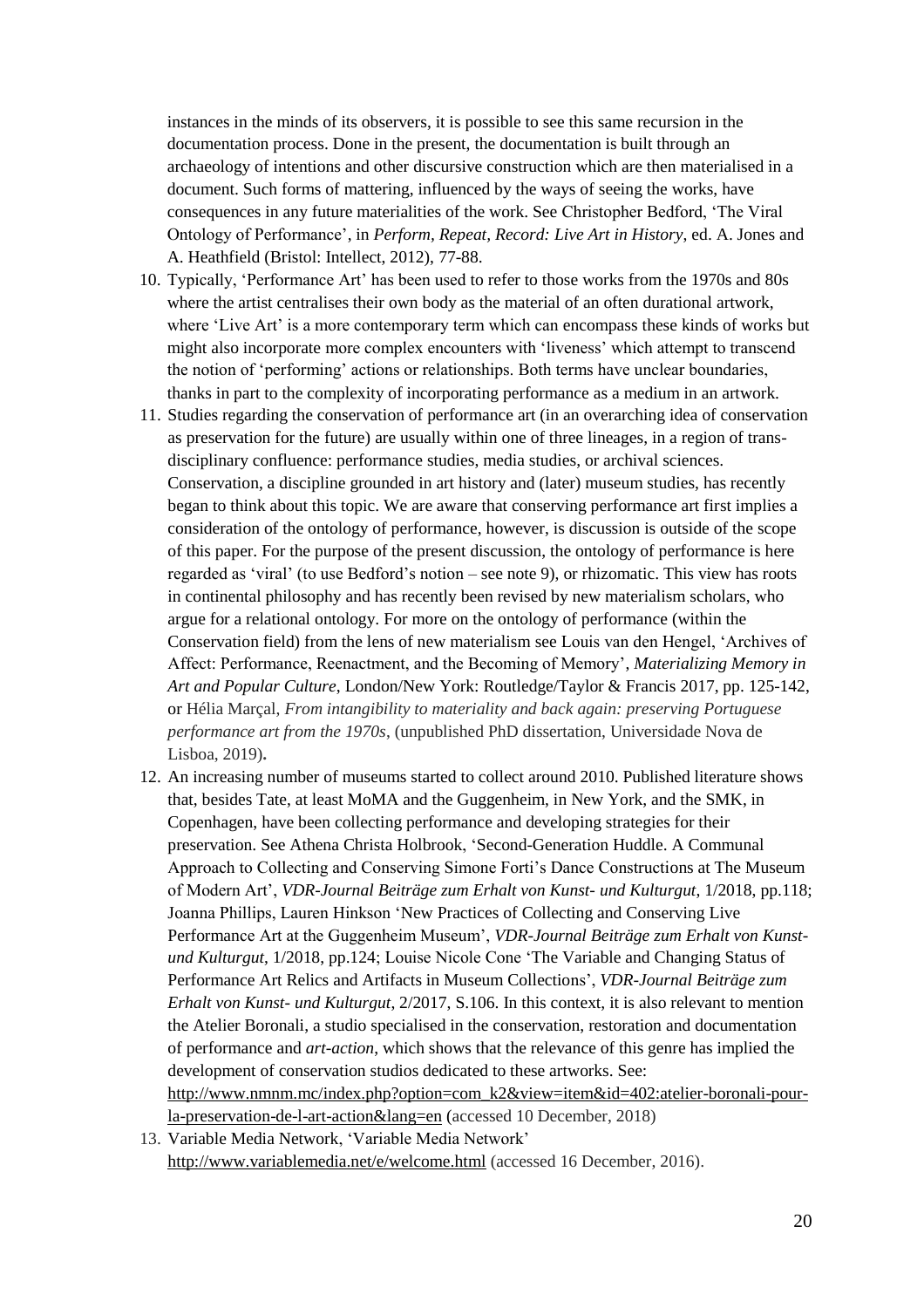- 14. Alain Depocas, Jon Ippolito, and Caitlin Jones (eds*.), Permanence Through Change: The Variable Media Approach* (New York, Montreal: Guggenheim Museum Publications, The Daniel Langlois Foundation for Art, Science, and Technology, 2003). Available at: www.variablemedia.net/pdf/Permanence.pdf (accessed in 31 January, 2016).
- 15. Depocas et al., *Permanence Through Change: The Variable Media Approach* (2003).
- 16. Westerman, 'Introduction: Practical History, How we do things with performance' (2018), 12.
- 17. Matters in Media Art, 'Guidelines for the Care of Media Artworks', http://mattersinmediaart.org/ (accessed 16 December, 2016)
- 18. Tate, 'Collecting the Performative: A Research Network Examining Emerging Practice for Collecting and Conserving Performance-based Art', <http://www.tate.org.uk/about/projects/collectingperformative> (accessed 16 December, 2016).
- 19. This research network was a cross-disciplinary, cross-institutional, collaborative project, drawing together academics, museum practitioners, and artists from the United Kingdom and the Netherlands through three key meetings. In the final network meeting a group of participants developed 'The Live List', a list of interrogative questions to be asked of a work at its point of entry into the permanent collection of a museum or gallery. See Christiane Berndes, Hendrik Folkerts, Diana Franssen, Adrian Glew, Panda de Haan, Ysbrand Hummelen, Pip Laurenson, Andrea Lissoni, Isabella Maidment, Angela Matyssek, Kate Parsons, Capucine Perrot, Vivian van Saaze, Tatja Scholte, Patricia Smithen, Sanneke Stigter, Paulien 't Hoen, Renée van de Vall, Gaby Wijers, *The Live List: What to consider when collecting live works* (2017 [2014]). Available at:

http://www.tate.org.uk/download/file/fid/107264 (accessed 23 March, 2017).

- 20. Media In Transition, Tate Modern, 18-20 November 2015, [https://www.tate.org.uk/whats](https://www.tate.org.uk/whats-on/tate-modern/conference/media-transition)[on/tate-modern/conference/media-transition](https://www.tate.org.uk/whats-on/tate-modern/conference/media-transition) (accessed 24 October, 2018).
- 21. Tate has also received a grant by the Andrew Mellon Foundation in 2018 for the development of the project "Reshaping the Collectible: When Artworks Live in the Museum". This project aims at understanding how variable, uncontained, evolving artworks, such as performance art, can live and prosper in the museum. "Reshaping the Collectible" will build on previous efforts while pursuing new ways of collecting and conserving these artworks. Preliminary results of this project fall, however, beyond the scope of this paper.
- 22. This project was published online as 'Performance at Tate: Into the Space of Art', <https://www.tate.org.uk/research/publications/performance-at-tate> (accessed 24 October, 2018).
- 23. Pip Laurenson and Vivian van Saaze, 'Collecting Performance-Based Art: New Challenges and Shifting Perspectives', in *Performativity in the Gallery: Staging Interactive Encounters*, ed. O. Remes, L. MacCullock and M. Leino (Oxford: Peter Lang, 2014), 27-41.
- 24. It is also important to mention that the first conference on the conservation of performance art – "Collecting and Conserving Performance Art" - was held in 2016, having been organised by the German Association of Conservator-Restorers (VDR) and the Kunstmuseum Wolfsburg, Germany. Issues of reperformance, reproduction, relics, and live performance were discussed in two days. Videos available online: https://www.restauratoren.de/collecting-andconserving-performance-art-videos/
- 25. See Giguère, Amélie, *Art Contemporain et Documentation: La Muséalisation d'un corpus de pieces éphémères de type performance* (Unpublished PhD Thesis, Université du Québec à Montréal and Université d'Avignon et des Pays de Vaucluse, 2012) and Giguère, Amélie "Collectionner la performance: un dialogue entre l'artiste et le musée". Muséologies, 7 (1),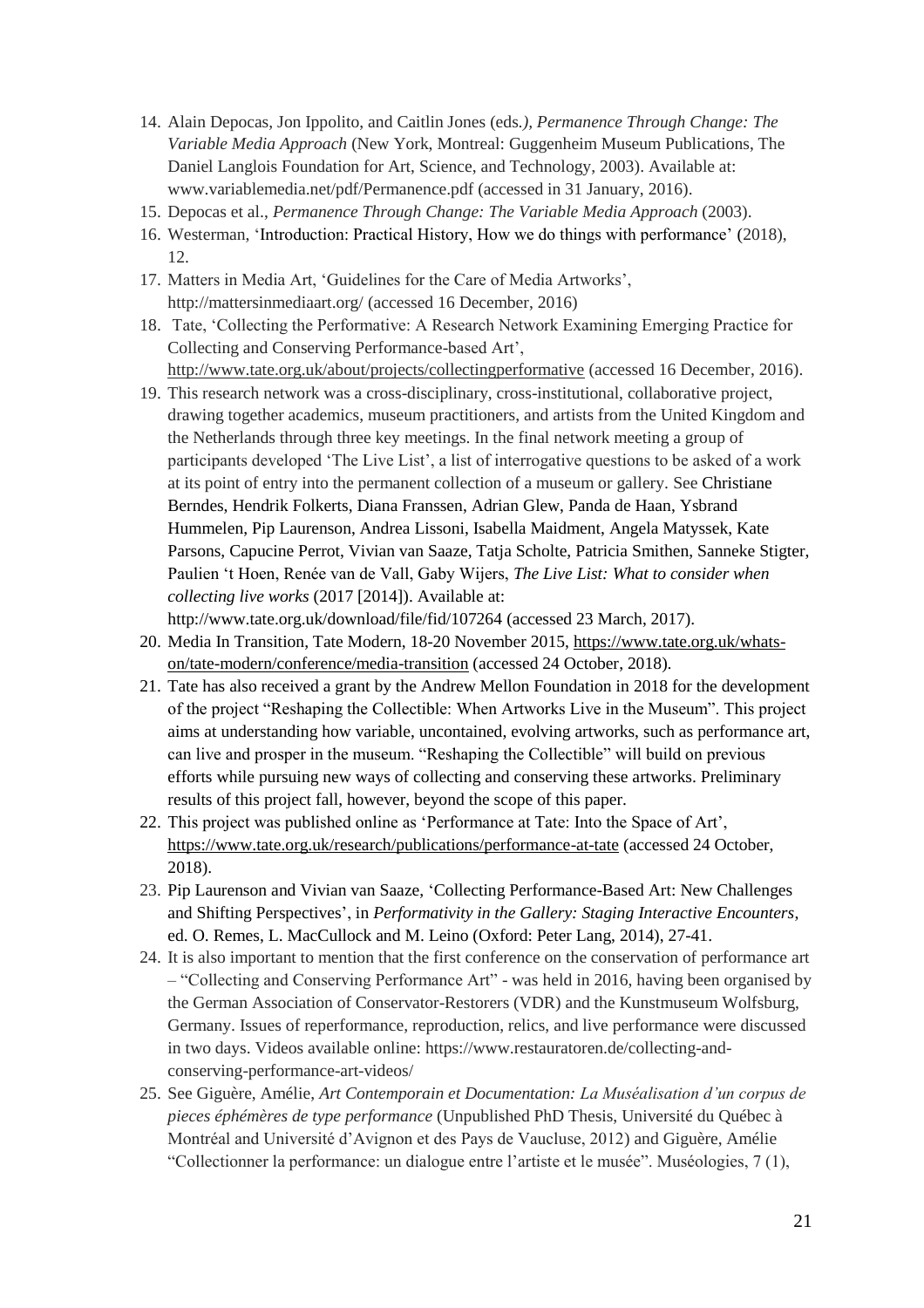(2014), 169-185. Doi: 10.7202/1026653ar. In her unpublished PhD, Giguère explores how performance art and documents are intertwined in acquisition practices.

- 26. Vivian van Saaze, 'In the Absence of Documentation: Remembering Tino Sehgal's constructed situations', *Performing Documentation in the Conservation of Contemporary Art*, Revista de História da Arte, ed. Gunnar Heydenreich, Rita Macedo, and Lucia Matos (Lisboa: Revista de História da Arte, 2015), 55 – 63.
- 27. See Glenn Wharton, 'Reconfiguring Contemporary Art in the Museum', in *Authenticity in Transition: Changing Practices in Contemporary Art Making and Conservation*, ed. Erma Hermens and Frances Robertson (London: Archetype Publications, 2016), 27-36, p. 20.
- 28. Gabriella Giannachi, 'Afterword: the intention of the artist and the point of view of the audience: performance documentation revisited', in *Histories of Performance Documentation: Museum, Artistic, and Scholarly Practices* ed. G. Giannachi and J. Westerman (London: Routledge, 2018), 182 – 195.
- 29. Giannachi, 'Afterword: the intention of the artist and the point of view of the audience: performance documentation revisited', p. 195.
- 30. Vivian van Saaze and Annet Dekker, 'Surprising uses of a documentation model: On the notion of boundary objects and beyond', *International Journal of Performance Arts and Digital Media,* 9(1), (2013), 99 – 113.
- 31. See Hélia Marçal, 'Conservation in the era of participation', *Journal of the Institute of Conservation*, 40 (2), (2017), 97-104. doi: 10.1080/19455224.2017.1319872, Hélia Marçal and Rita Macedo, 'From the periphery to the center of decision: community engagement and jus-tice in conservation decision-making', *ICOM-CC 18th Triennial Conference Preprints, 4- 8 September 2017*, ed. Janet Bridgland (Paris: International Council of Museums, 2017), and, by the same authors, 'The aim of documentation: micro-decisions of the documentation process of performance-based artworks', *ICOM-CC 18th Triennial Conference Preprints, 4-8 September 2017*, ed. Janet Bridgland (Paris: International Council of Museums, 2017).
- 32. See Louise Lawson and Deborah Potter, 'Contemporary art, contemporary issues conservation at Tate', *Journal of the Institute of Conservation*, 40 (2), (2017). DOI: 10.1080/19455224.2017.1318079
- 33. 'Performance at Tate: Into the Space of Art' (2016).
- 34. Acatia Finbow, *The Value of Performance Documentation in the Contemporary Art Museum: A Case Study of Tate*, (unpublished PhD dissertation, University of Exeter, 2018).
- 35. The here described documents are confidential. Templates of the *Performance Specification* and *Activation Report* will, however, be available at (pending website).
- 36. David Lamelas, Time, 1970, https://www.tate.org.uk/art/artworks/lamelas-time-p79205 (accessed 24 October, 2018).
- 37. David Lamelas, Time, 1970, https://www.tate.org.uk/art/artworks/lamelas-time-p79205 (accessed 24 October, 2018).
- 38. Art Term: Performance Art,<https://www.tate.org.uk/art/art-terms/p/performance-art> (accessed 30 October 2018)
- 39. This term also resonates with some theoretical efforts that consider that performance exists in a state to latency until its materialisation, as explored by van den Hengel, *Archives of Affect*, 2017.
- 40. Performance art shares this characteristic with installation art, which only becomes an artwork after installed. See Tatja Scholte, 'Introduction', *Inside Installations*, Amsterdam University Press, 2012.
- 41. The idea of identity as a *flux* was put suggested by various authors (Tina Fiske, Erma Hermens, Pip Laurenson, Vivian van Saaze). This term in relation to artwork's manifestations